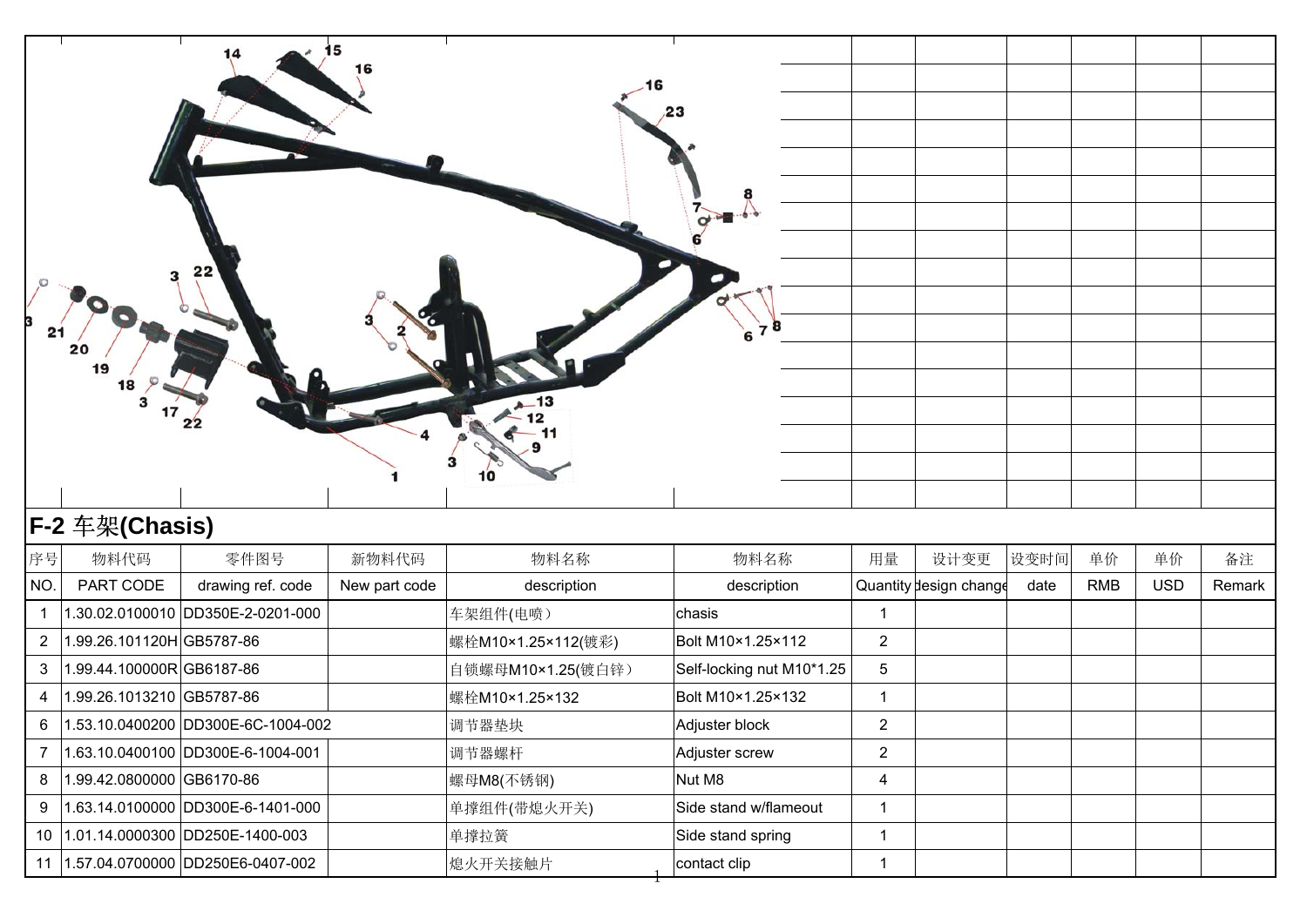|                              | 12 1.51.14.0000200 DD250E(3)-1400-002    | 撑脚固定螺栓        | boltM6×16               | $\mathbf{1}$   |  |  |
|------------------------------|------------------------------------------|---------------|-------------------------|----------------|--|--|
|                              | 13 1.39.14.0900000 DD100E (3B) -1409-000 | 十字大盘头螺钉M6×16  | screw                   | $\mathbf{1}$   |  |  |
|                              | 14 1.30.16.0100000 DD350E-2-1601-000     | 左接线盒盖         | Cable cover. L          | $\mathbf{1}$   |  |  |
|                              | 15 1.30.16.0200000 DD350E-2-1602-000     | 右接线盒盖         | Cable cover. R          | $\mathbf{1}$   |  |  |
|                              | 16 1.01.02.020030S DD250E-0202-003       | 螺栓M6×12(镀铬)   | BoltM6×12               | 6              |  |  |
|                              | 17 1.01.02.0500000 DD250E-0205-000       | 发动机下固定架       | engine mounting bracket | $\mathbf{1}$   |  |  |
|                              | 18 1.01.02.0500300 DD250E-0205-003       | 减震套组件         | Shock absorption cover  | $\overline{2}$ |  |  |
|                              | 19 1.01.02.0500200 DD250E-0205-002       | 油封            | oil seal                | $\overline{2}$ |  |  |
|                              | 20 1.01.02.0500500 DD250E-0205-005       | 垫片            | gasket                  | $\overline{2}$ |  |  |
|                              | 21 1.01.02.0500100 DD250E-0205-001       | 短隔套 (14.5)    | short spacer            | $\overline{2}$ |  |  |
| 22 1.99.26.1006800 GB5787-86 |                                          | 螺栓M10×1.25×68 | BoltM10×1.25×68         | $\overline{2}$ |  |  |
|                              | 23 1.99.27.1006500 DD350E-2-0903-001     | 链条罩           | Chain cover             | $\overline{2}$ |  |  |
|                              |                                          |               |                         |                |  |  |
|                              |                                          |               |                         |                |  |  |
|                              |                                          |               |                         |                |  |  |
|                              |                                          |               |                         |                |  |  |
|                              |                                          |               |                         |                |  |  |
|                              |                                          |               |                         |                |  |  |
|                              |                                          |               |                         |                |  |  |
|                              |                                          |               |                         |                |  |  |
|                              |                                          |               |                         |                |  |  |
|                              |                                          |               |                         |                |  |  |
|                              |                                          |               |                         |                |  |  |
|                              |                                          |               |                         |                |  |  |
|                              |                                          |               |                         |                |  |  |
|                              |                                          |               |                         |                |  |  |
|                              |                                          |               |                         |                |  |  |
|                              |                                          |               |                         |                |  |  |
|                              |                                          |               |                         |                |  |  |
|                              |                                          |               |                         |                |  |  |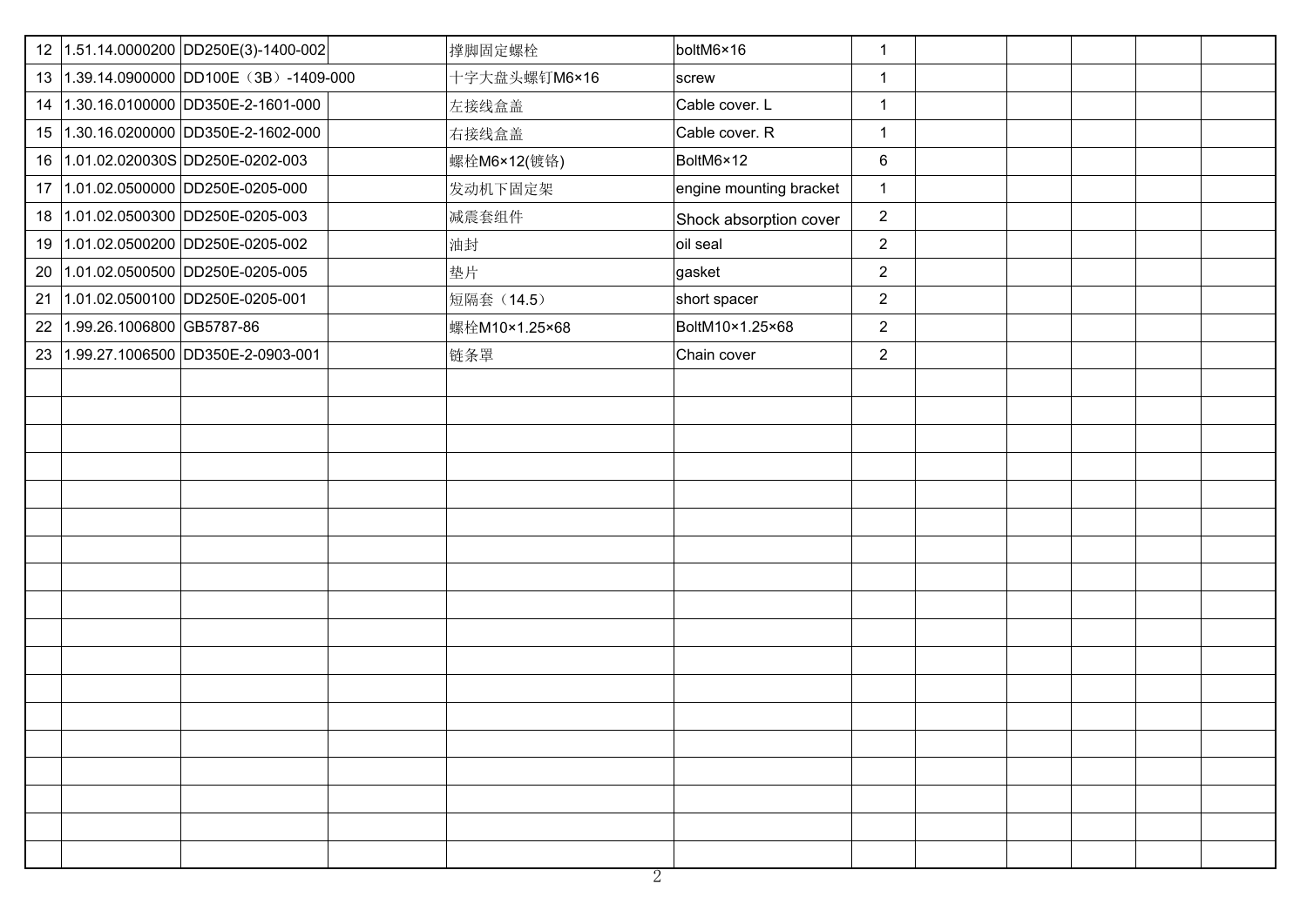| 25                      | 26<br>27                  | F-3 灯具及主电缆(Lights and main cable)      | 31            | 18<br>19<br>16<br>12<br>28 | 22<br>20<br>13                | 19             |                        |      |            |            |        |
|-------------------------|---------------------------|----------------------------------------|---------------|----------------------------|-------------------------------|----------------|------------------------|------|------------|------------|--------|
| 序号                      | 物料代码                      | 零件图号                                   | 新物料代码         | 物料名称                       | 物料名称                          | 用量             | 设计变更                   | 设变时间 | 单价         | 单价         | 备注     |
| NO.                     | PART CODE                 | drawing ref. code                      | New part code | description                | description                   |                | Quantity design change | date | <b>RMB</b> | <b>USD</b> | Remark |
| $\overline{\mathbf{1}}$ | 1.99.03.100300RGB70-85    |                                        |               | 螺栓M10×30(白锌)               | BoltM10×30                    | $\mathbf{1}$   |                        |      |            |            |        |
| $\overline{2}$          | 1.99.56.100000RGB93-87    |                                        |               | 弹簧垫圈10(镀白锌)                | Spring washer 10              | $\overline{2}$ |                        |      |            |            |        |
| 3                       |                           | 1.53.03.0100000 DD300E-6C-0301-000     |               | 前大灯                        | Headlight                     | $\mathbf{1}$   |                        |      |            |            |        |
| 4                       |                           | 1.57.03.0100300 DD250E-6-0301-003      |               | 大灯灯泡12V35W                 | Headlight bulb 12v35w         | $\mathbf{1}$   |                        |      |            |            |        |
| $\sqrt{5}$              | 1.11.19.0000200           | DD90E-1900-002                         |               | 盖形螺母M6 (18003)             | Cap nut M6                    | $\overline{2}$ |                        |      |            |            |        |
| 6                       | 1.99.43.060000S GB6177-86 |                                        |               | 螺母M6(镀铬)                   | Nut M6                        | $\overline{2}$ |                        |      |            |            |        |
| $\overline{7}$          |                           | 1.57.03.0400100 DD250E-6-0304-001      |               | 前转向灯固定架                    | Bracket.Front turn signal     | $\mathbf{1}$   |                        |      |            |            |        |
| 8                       |                           | 1.63.03.0200020 DD300E-6-0302-000E     |               | 前左转向灯组件                    | Turn signal L.FR              | $\mathbf{1}$   |                        |      |            |            |        |
| 9                       |                           | $ 1.45.03.0400100 DD50E(3B)-0304-001 $ |               | 转向灯灯泡12V10W                | Turn signal bulb<br>12V10W(F) | $\overline{4}$ |                        |      |            |            |        |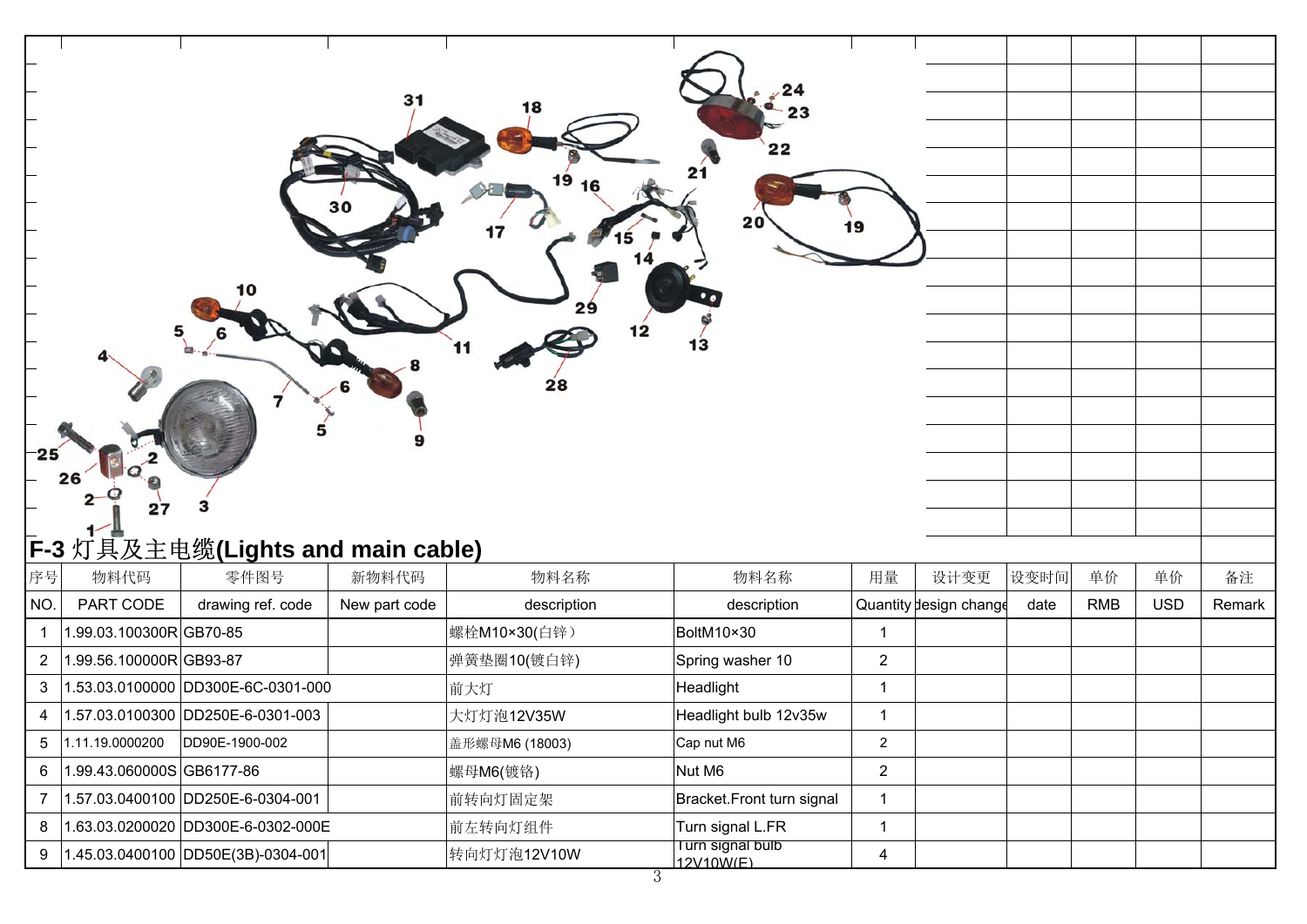| 10 | 1.63.03.0300020 DD300E-6-0303-000E       | 前右转向灯组件                              | Turn signal R.FR    | $\mathbf{1}$   |  |  |
|----|------------------------------------------|--------------------------------------|---------------------|----------------|--|--|
| 11 | 1.30.04.0110000 DD350E-2-0401-100        | 主电缆(电喷)                              | Main cable(EFI)     | $\mathbf 1$    |  |  |
|    | 12 1.11.04.1200000 DD90E-0412-000        | 电喇叭12V3A                             | Horn 12V3A          | $\mathbf 1$    |  |  |
| 13 | 1.01.04.0000300 DD250E-0400-003          | 螺栓M8×12(镀铬)                          | Bolt M8*12          | $\mathbf{1}$   |  |  |
|    | 14 2.30.0111.70010 DD150E--4-0111700     | 单向导电器                                | Diode               | $\mathbf{1}$   |  |  |
| 15 | 1.01.04.0600000 DD250E-0406-000          | 保险丝12V15A                            | Fuse 12V15A         | $\mathbf{1}$   |  |  |
| 16 | 1.30.04.0210000 DD350E-2-0402-000        | 副电缆(电喷)                              | Side cable          | $\mathbf{1}$   |  |  |
| 17 | 1.30.15.0100000 DD350E-2-1501-000        | 点火开关组件                               | Igniter switch assy | $\mathbf{1}$   |  |  |
|    | 18 1.57.03.0500000 DD250E-6-0305-000     | 后右转向灯组件                              | Turn signal R. RR   | $\mathbf{1}$   |  |  |
| 19 | 1.45.03.020100S DD50E (3B) -0302-010     | 螺母M10 (镀铬) (E)                       | Nut M10             | $\overline{c}$ |  |  |
| 20 | 1.57.03.0400000 DD250E-6-0304-000        | 后左转向灯组件                              | Turn signal L.RR    | $\mathbf 1$    |  |  |
| 21 | 1.01.03.0900300 DD250E-0309-003          | 尾灯灯泡12V5W                            | Tail light bulb     | $\mathbf{1}$   |  |  |
| 22 | 1.45.03.0600020 DD50E (3B) -0306-000     | 尾灯(加长线)                              | Tail light          | $\mathbf{1}$   |  |  |
| 23 | 1.02.09.0300400 DD250E-9-0903-004        | 橡胶隔圈                                 | Rubber spacer       | $\overline{2}$ |  |  |
| 24 | 1.99.43.0600000 GB6177-86                | 螺母M6(镀彩)                             | Nut M6              | $\overline{2}$ |  |  |
| 25 | 1.99.26.1005000 GB5787-86                | 螺栓M10×50                             | Bolt M10*50         | $\mathbf{1}$   |  |  |
| 26 | 1.57.03.0100200 DD250E-6-0301-002        | 前大灯灯支架                               | Bracket, headlight  | $\mathbf 1$    |  |  |
| 27 | 1.99.42.1000010 GB6170-86                | 螺母M10                                | Nut M10             | $\mathbf{1}$   |  |  |
| 28 | 1.56.04.0700000 DD250E-9B-0407-000       | 撑脚熄火开关(德尔福电喷、注塞式Stand flame out(DEL) |                     | $\mathbf{1}$   |  |  |
| 29 | 1.56.32.0901100 DD250E-9B-3209-011       | 继电器(德尔福电喷)                           | relay(DEL)          | $\mathbf{1}$   |  |  |
| 30 | 1.A7.32.0200000 DD350E-6-3202-000        | 副电缆(DEL电喷)                           | side cable(DEL)     | $\mathbf{1}$   |  |  |
|    | 31   1.A7.32.0300000   DD350E-6-3203-000 | ECU(DEL)                             | ECU(DEL)            | $\mathbf{1}$   |  |  |
|    |                                          |                                      |                     |                |  |  |
|    |                                          |                                      |                     |                |  |  |
|    |                                          |                                      |                     |                |  |  |
|    |                                          |                                      |                     |                |  |  |
|    |                                          |                                      |                     |                |  |  |
|    |                                          |                                      |                     |                |  |  |
|    |                                          |                                      |                     |                |  |  |
|    |                                          |                                      |                     |                |  |  |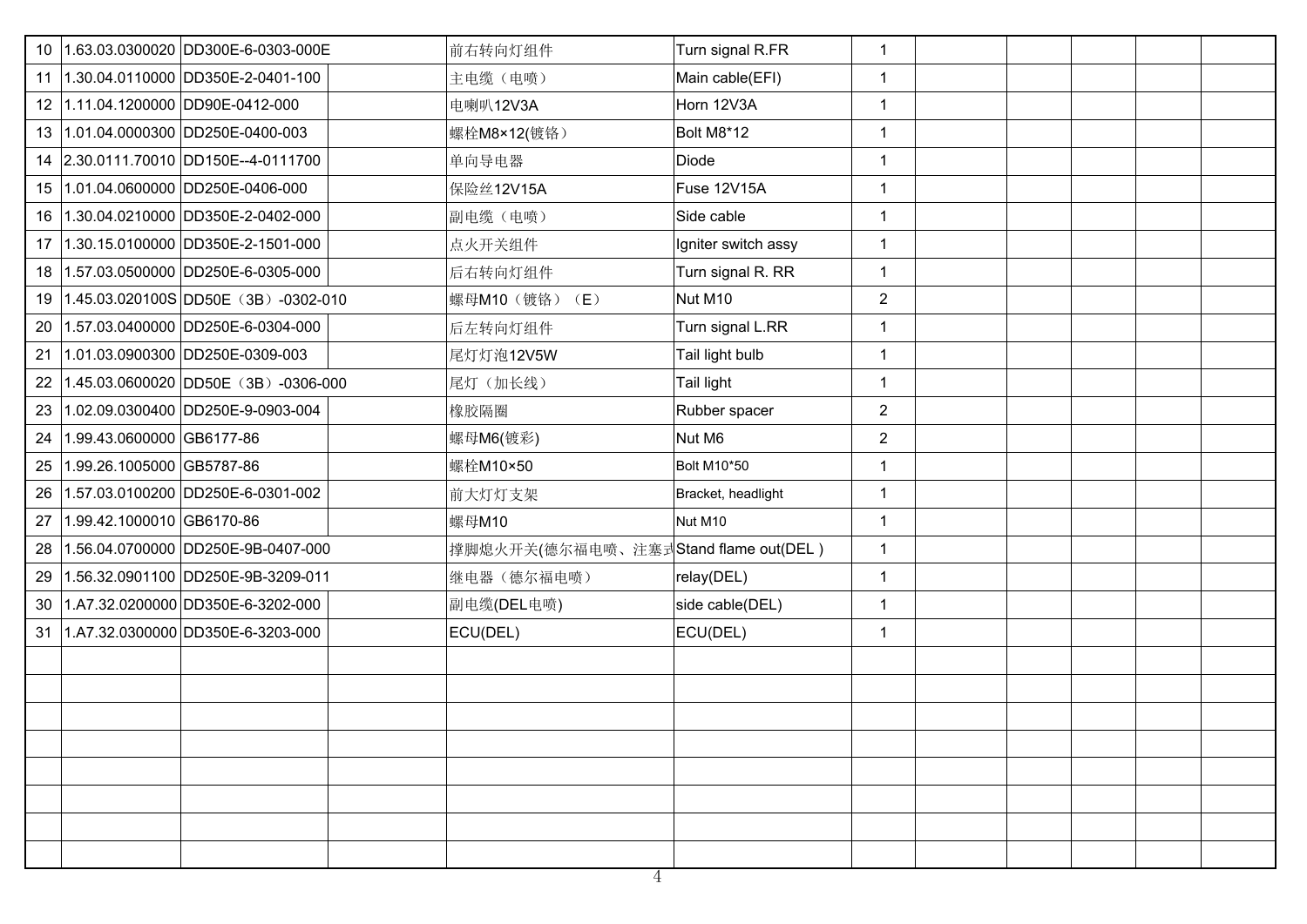|                | $11-$<br>$13 -$<br>$12-$<br>15<br>16<br>14<br>23<br>17<br>10<br>21 |                                    |               |                                           |                            |              |                        |      |            |            |        |
|----------------|--------------------------------------------------------------------|------------------------------------|---------------|-------------------------------------------|----------------------------|--------------|------------------------|------|------------|------------|--------|
|                |                                                                    | 24                                 |               | 13                                        | 12<br>18<br>9ا<br>20<br>21 |              |                        |      |            |            |        |
| F-4-1          |                                                                    |                                    |               | 蓄电池及蓄电池支架(Battery and battery bracket)    |                            |              |                        |      |            |            |        |
| 序号             | 物料代码                                                               | 零件图号                               | 新物料代码         | 物料名称                                      | 物料名称                       | 用量           | 设计变更                   | 设变时间 | 单价         | 单价         | 备注     |
| NO.            | PART CODE                                                          | drawing ref. code                  | New part code | description                               | description                |              | Quantity design change | date | <b>RMB</b> | <b>USD</b> | Remark |
| $\mathbf{1}$   |                                                                    | 1.01.04.0400100 DD250E-0404-001    |               | 蓄电池护罩                                     | Cushion battery            | $\mathbf{1}$ |                        |      |            |            |        |
| $\overline{c}$ |                                                                    | 1.01.04.0000200 DD250E-0400-002    |               | 扣带(电瓶扣带)                                  | Strap, battery             | 1            |                        |      |            |            |        |
| $\mathfrak{S}$ |                                                                    | 1.51.04.0300000 DD250E(3)-0403-000 |               | 蓄电池(MTX9C-BS)                             | Battery (MTX9C-BS)         | $\mathbf{1}$ |                        |      |            |            |        |
| 4              |                                                                    | 1.01.04.1700000 DD250E-0417-000    |               | 蓄电池负极接线                                   | Battery cathode anode      | $\mathbf{1}$ |                        |      |            |            |        |
| 5              |                                                                    | 1.30.04.0200100 DD350E-2-0402-001  |               | 蓄电池正极接线(DEL、电喷、接断Battery positive anode A |                            | $\mathbf{1}$ |                        |      |            |            |        |
| 6              |                                                                    | 1.56.04.0600000 DD250E-9B-0406-000 |               | 短路保护器                                     | short circuit protector    | $\mathbf{1}$ |                        |      |            |            |        |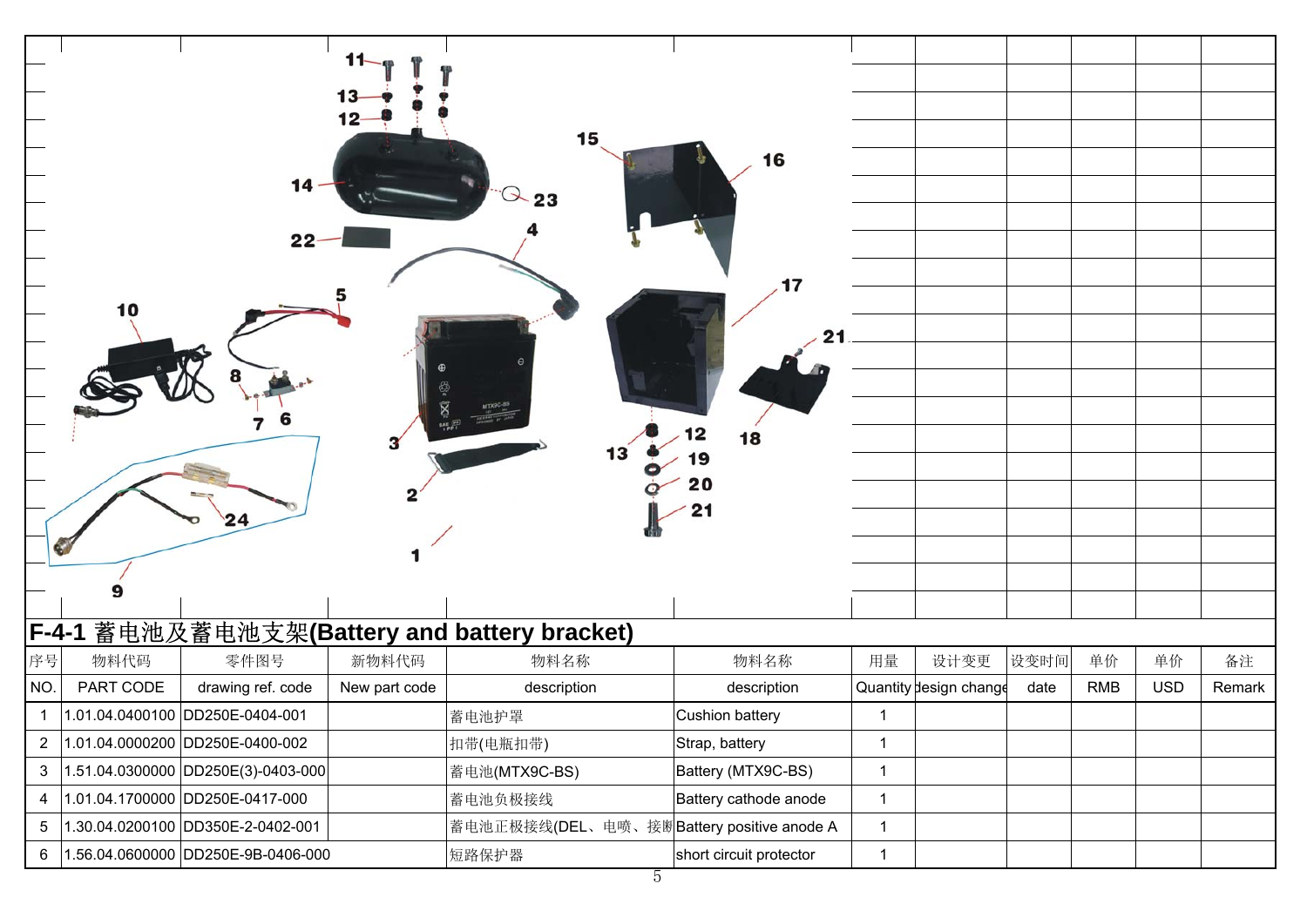| $\overline{7}$ | 1.99.42.050000RGB6170-86             | 螺母M5 (镀白锌)  | Nut M5             | $\overline{2}$ |  |  |
|----------------|--------------------------------------|-------------|--------------------|----------------|--|--|
| 8              | 1.99.05.0501200 GB819-85             | 螺钉M5×12(镀锌) | ScrewM5*12         | $\overline{2}$ |  |  |
| 9              | 1.30.04.0500100 DD350E-2-0405-001    | 充电器插座       | Charger outlet     | $\mathbf{1}$   |  |  |
|                | 10 1.57.04.0500000 DD250E-6-0405-000 | 充电器         | Charger            | $\mathbf{1}$   |  |  |
|                | 11 1.01.07.0000700 DD250E-0700-007   | 螺栓M8×25     | Bolt M8×25         | 3              |  |  |
| 12             | 1.01.18.0000700 DD250E-1800-007      | 垫套(黑)       | Short spacer (BK)  | $\mathbf{3}$   |  |  |
|                | 13 1.01.18.0000600 DD250E-1800-006   | 垫块          | Mat block          | $\mathbf{3}$   |  |  |
| 14             | 1.30.04.0410000 DD350E-2-0404-100    | 电器盒         | cable box          | $\mathbf{1}$   |  |  |
|                | 15 1.99.27.060160S GB5787-86         | 螺栓M6×16     | BoltM6×16          | $6\phantom{1}$ |  |  |
| 16             | 1.30.04.0310000 DD350E-2-0403-100    | 电瓶盒上盖       | Battery cover cap  | $\mathbf{1}$   |  |  |
| 17             | 1.30.04.0320000 DD350E-2-0403-200    | 电瓶盒组件       | Battery cover assy | $\mathbf{1}$   |  |  |
| 18             | 1.30.02.0400000 DD350E-2-0204-000    | 电器安装板       | Electric mount     | $\mathbf{1}$   |  |  |
| 19             | 1.99.52.080000RGB97.1-85             | 垫圈8(镀白锌)    | Washer 8           | $\overline{4}$ |  |  |
| 20             | 1.99.56.080000RGB93-87               | 弹簧垫圈8(镀白锌)  | Spring washer 8    | 4              |  |  |
| 21             | 1.01.02.0000700 DD250E-0200-007      | 螺栓M8×16     | BoltM8×16          | 6              |  |  |
| 22             | 1.30.04.0400100 DD350E-2-0404-001    | 电器盒胶垫       | Rubber mat.        | $\mathbf{1}$   |  |  |
|                | 23 1.30.15.0000100 DD350E-2-1500-001 | O形密封圈       | O seal ring        | $\mathbf{1}$   |  |  |
| 24             | 1.01.04.0600000 DD250E-0406-000      | 保险丝12V15A   | Fuse 12V15A        | $\mathbf{1}$   |  |  |
|                |                                      |             |                    |                |  |  |
|                |                                      |             |                    |                |  |  |
|                |                                      |             |                    |                |  |  |
|                |                                      |             |                    |                |  |  |
|                |                                      |             |                    |                |  |  |
|                |                                      |             |                    |                |  |  |
|                |                                      |             |                    |                |  |  |
|                |                                      |             |                    |                |  |  |
|                |                                      |             |                    |                |  |  |
|                |                                      |             |                    |                |  |  |
|                |                                      |             |                    |                |  |  |
|                |                                      |             |                    |                |  |  |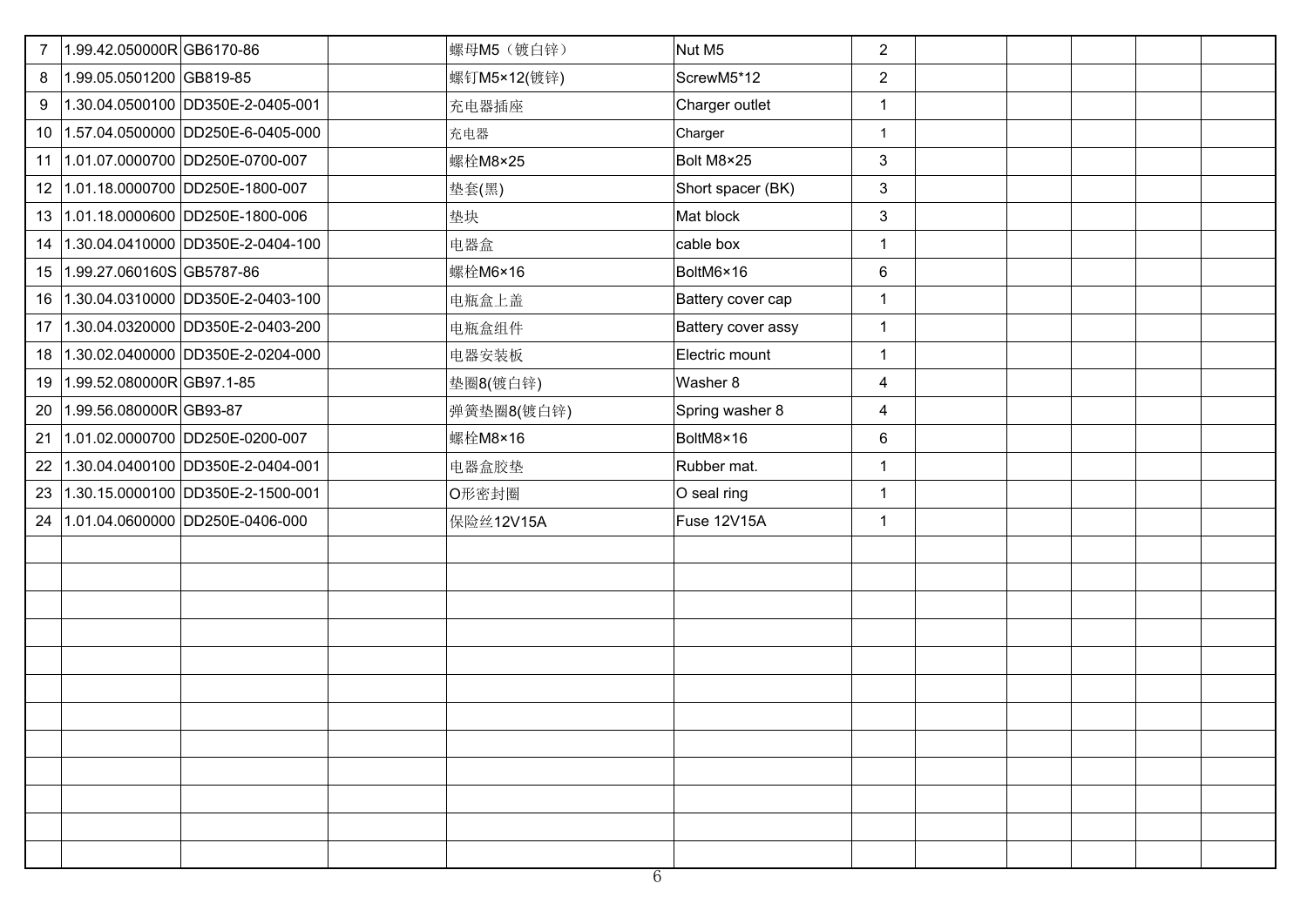|                | 14<br>10<br>11<br>12            |                                   |               | 9                                         | 13<br>10             |                |                        |      |            |            |        |
|----------------|---------------------------------|-----------------------------------|---------------|-------------------------------------------|----------------------|----------------|------------------------|------|------------|------------|--------|
|                |                                 |                                   |               | F-5-3 左右开关及操纵总成(Switch.L.R and guy cable) |                      |                |                        |      |            |            |        |
| 序号             | 物料代码                            | 零件图号                              | 新物料代码         | 物料名称                                      | 物料名称                 | 用量             | 设计变更                   | 设变时间 | 单价         | 单价         | 备注     |
| NO.            | PART CODE                       | drawing ref. code                 | New part code | description                               | description          |                | Quantity design change | date | <b>RMB</b> | <b>USD</b> | Remark |
| $\mathbf{1}$   | 1.01.06.0400000                 | DD250E-0604-000                   |               | 左手把套                                      | Grip.L.hand          | $\mathbf{1}$   |                        |      |            |            |        |
| $\overline{2}$ | 1.66.06.0500900                 | DD250G-0605-009                   |               | 离合器操纵总成                                   | Clutch control assy. | $\mathbf{1}$   |                        |      |            |            |        |
| 3              |                                 | 1.01.06.0500300 DD250E-0605-003   |               | 接触头                                       | Contact              | $\mathbf{1}$   |                        |      |            |            |        |
| 4              |                                 | 1.66.06.0500800 DD250G-0605-008   |               | 左手柄(黑色)                                   | Clutch Lever(black)  | $\mathbf 1$    |                        |      |            |            |        |
| 5              | 1.30.06.0200000                 | DD350E-2-0602-000                 |               | 左开关总成                                     | Left switch assy     | $\mathbf{1}$   |                        |      |            |            |        |
| 6              | 1.30.06.0100000                 | DD350E-2-0601-000                 |               | 方向把                                       | Handlebar. R         | 1              |                        |      |            |            |        |
| $\overline{7}$ |                                 | 1.30.06.0310000 DD350E-2-0603-100 |               | 右开关总成(电喷)                                 | Switch R assy(EFI)   | $\mathbf{1}$   |                        |      |            |            |        |
| 8              |                                 | 1.01.06.0500900 DD250E--0605-009  |               | 右手把套                                      | Grip.R.Hand          | $\mathbf{1}$   |                        |      |            |            |        |
| 9              |                                 | 1.01.06.0000200 DD250E-0600-002   |               | 手把后装饰环                                    | End balance(BK)      | $\overline{2}$ |                        |      |            |            |        |
|                | 10   1.99.06.0602000   GB820-85 |                                   |               | 螺钉M6×20                                   | Bolt M6*20           | $\overline{2}$ |                        |      |            |            |        |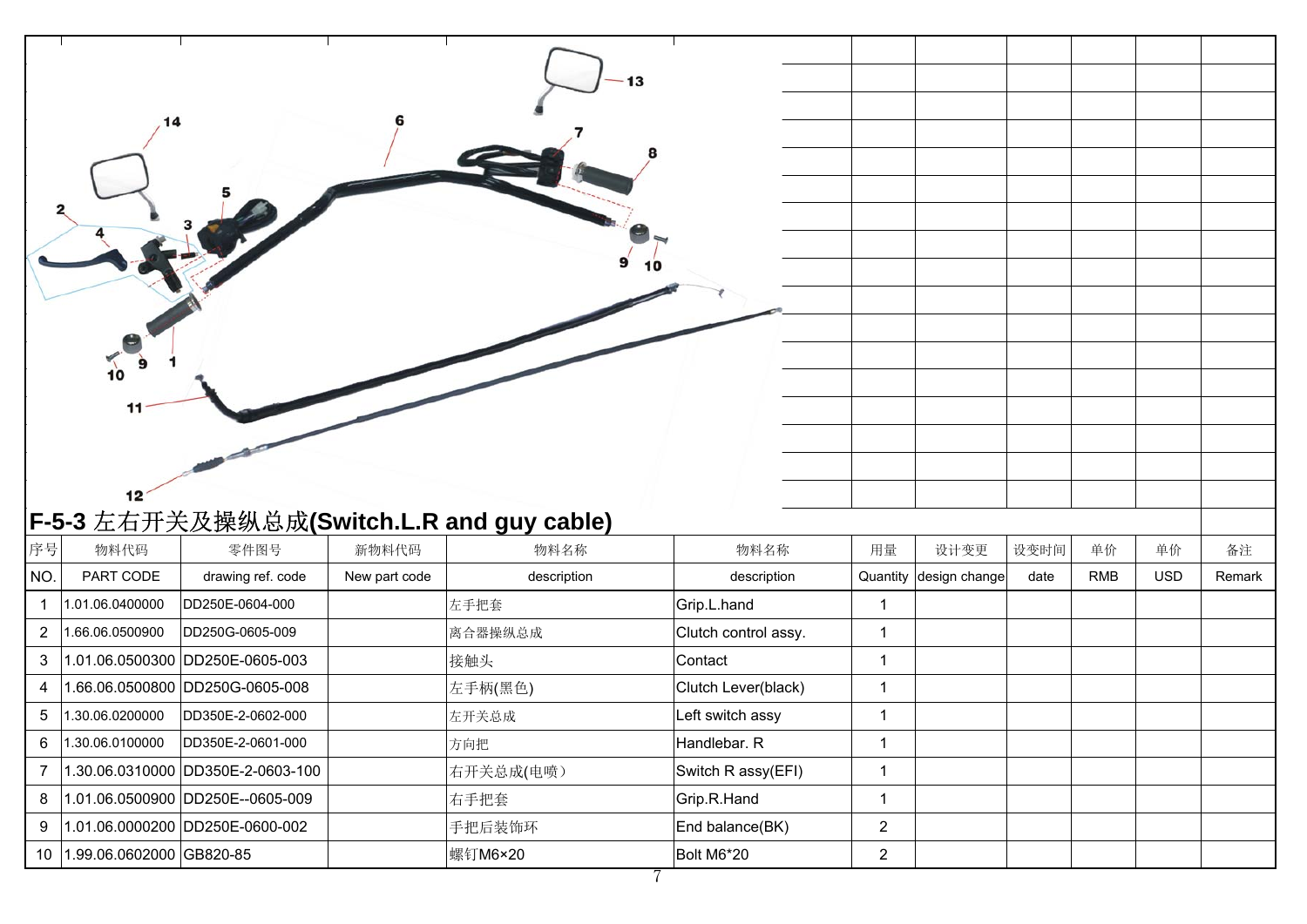|                    | 11 1.B3.06.0830000 SPT35-0608-300    | 启动油门拉索(锁紧片式) DEL电 Return cable |                   | $\mathbf{1}$ |  |  |
|--------------------|--------------------------------------|--------------------------------|-------------------|--------------|--|--|
|                    | 12 1.30.06.0700000 DD350E-2-0607-000 | 离合操纵拉索                         | C lutch cable kit | $\mathbf{1}$ |  |  |
| 13 1.01.06.1400000 | DD250E-0614-000                      | 右后视镜组件                         | Mirror. R. RR     | $\mathbf{1}$ |  |  |
| 14 1.01.06.1300000 | DD250E-0613-000                      | 左后视镜组件                         | Mirror. L. RR     | $\mathbf{1}$ |  |  |
|                    |                                      |                                |                   |              |  |  |
|                    |                                      |                                |                   |              |  |  |
|                    |                                      |                                |                   |              |  |  |
|                    |                                      |                                |                   |              |  |  |
|                    |                                      |                                |                   |              |  |  |
|                    |                                      |                                |                   |              |  |  |
|                    |                                      |                                |                   |              |  |  |
|                    |                                      |                                |                   |              |  |  |
|                    |                                      |                                |                   |              |  |  |
|                    |                                      |                                |                   |              |  |  |
|                    |                                      |                                |                   |              |  |  |
|                    |                                      |                                |                   |              |  |  |
|                    |                                      |                                |                   |              |  |  |
|                    |                                      |                                |                   |              |  |  |
|                    |                                      |                                |                   |              |  |  |
|                    |                                      |                                |                   |              |  |  |
|                    |                                      |                                |                   |              |  |  |
|                    |                                      |                                |                   |              |  |  |
|                    |                                      |                                |                   |              |  |  |
|                    |                                      |                                |                   |              |  |  |
|                    |                                      |                                |                   |              |  |  |
|                    |                                      |                                |                   |              |  |  |
|                    |                                      |                                |                   |              |  |  |
|                    |                                      |                                |                   |              |  |  |
|                    |                                      |                                |                   |              |  |  |
|                    |                                      |                                |                   |              |  |  |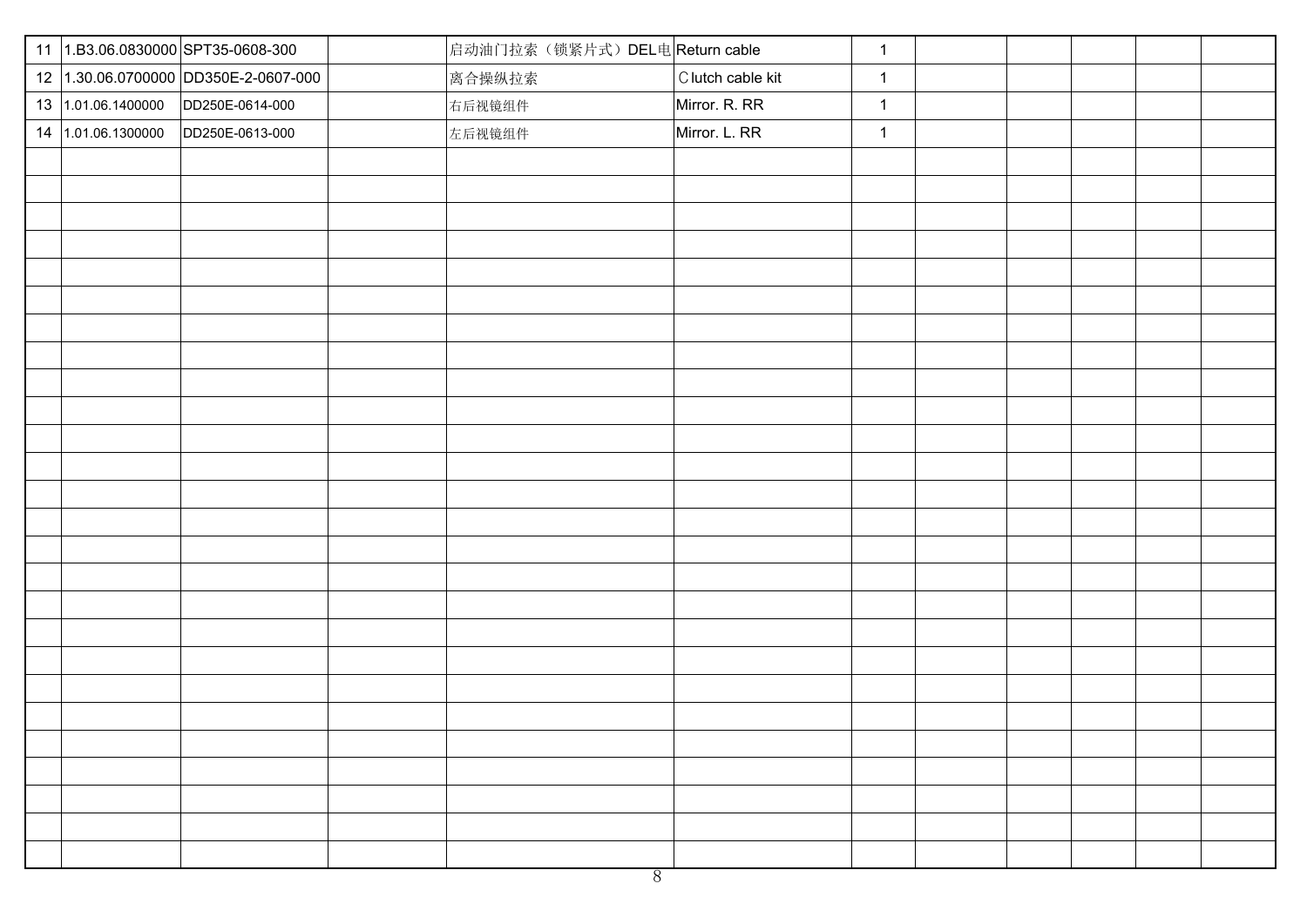|             | 24                     | 23<br>16                                          | 22<br>19<br>18 | 8<br>42<br>10<br>12  |                | $20^{21}$              |      |            |            |        |
|-------------|------------------------|---------------------------------------------------|----------------|----------------------|----------------|------------------------|------|------------|------------|--------|
|             |                        |                                                   |                |                      |                |                        |      |            |            |        |
|             |                        | F-6 转向器及里程表(Front shaker frame and speedodometer) |                |                      |                |                        |      |            |            |        |
| 序号          | 物料代码                   | 零件图号<br>新物料代码                                     | 物料名称           | 物料名称                 | 用量             | 设计变更                   | 设变时间 | 单价         | 单价         | 备注     |
| NO.         | PART CODE              | drawing ref. code<br>New part code                | description    | description          |                | Quantity design change | date | <b>RMB</b> | <b>USD</b> | Remark |
| $\mathbf 1$ |                        | 1.63.07.0100130 DD300E-6-0701-001a                | 下联板(镀铬)(G)3°   | Stem comp            | $\mathbf{1}$   |                        |      |            |            |        |
| $2^{\circ}$ |                        | 1.45.07.0500000 DD50E (3B) -0705-000              | 侧反光器总成(E)      | Side reflector assy  | $\overline{2}$ |                        |      |            |            |        |
| 3           | 1.99.03.080100SGB70-85 |                                                   | 内六角螺栓M8×10(镀铬) | Hex inner bolt M8×10 | $\overline{2}$ |                        |      |            |            |        |
| 4           |                        | 1.01.06.000090S DD250E-0600-009                   | 装饰扣            | Cap button           | 4              |                        |      |            |            |        |
| 5           |                        | 1.01.02.020030S DD250E-0202-003                   | 螺栓M6×12(镀铬)    | Bolt M6*12           | $\mathbf{1}$   |                        |      |            |            |        |
| 6           |                        | 1.01.07.0000800 DD250E-0700-008                   | 卡钩             | Hook                 | $\mathbf{1}$   |                        |      |            |            |        |
|             |                        | 7  1.57.07.0100200  DD250E-6-0701-002             | 转向轴            | Steering axle        | $\mathbf{1}$   |                        |      |            |            |        |
| 8           |                        | 1.57.07.0000400 DD250E-6-0700-004                 | 下盖(电镀)         | Lower cover          | $\mathbf{1}$   |                        |      |            |            |        |
| 9           | 1.99.72.3020500        |                                                   | 轴承30205        | Bearing 30205        | $\overline{2}$ |                        |      |            |            |        |
|             |                        | 10 1.57.07.0000200 DD250E-6-0700-002              | 上盖(电镀)         | Upper cover          | $\mathbf{1}$   |                        |      |            |            |        |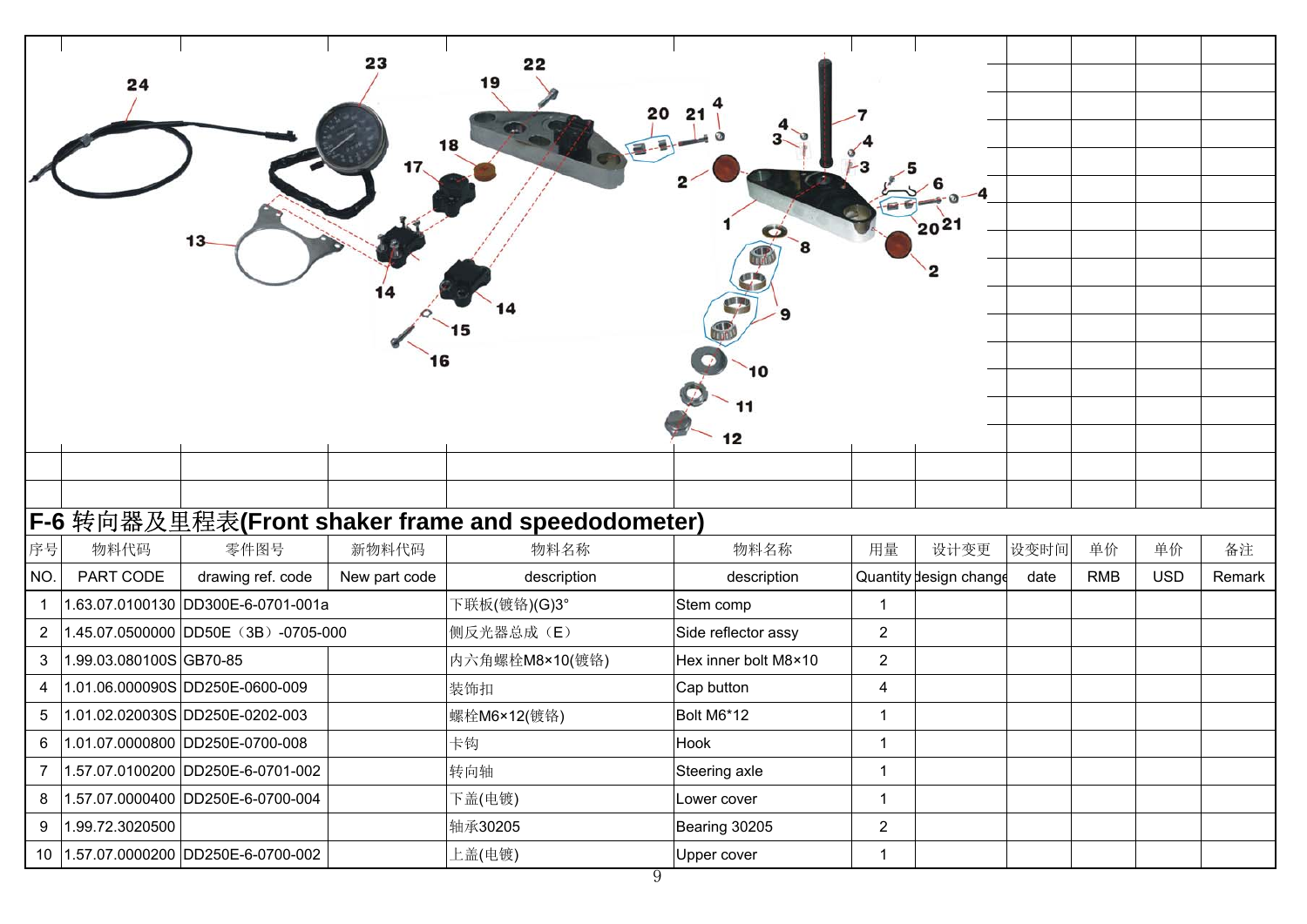|    | 11 1.57.07.0000100 DD250E-6-0700-001  | 轴承螺母M25×1×9.5                         | Bearings nut M25x1x9.5 | $\mathbf{1}$ |  |  |
|----|---------------------------------------|---------------------------------------|------------------------|--------------|--|--|
|    | 12 1.57.06.0000400 DD250E-6-0600-004  | 方向柱螺母(转向轴螺母)M25×1×1 Stem nut M25*1*17 |                        | $\mathbf{1}$ |  |  |
|    | 13 1.30.05.0100200 DD350E-2-0501-002  | 里程表支架                                 | odometer bracket       | $\mathbf{1}$ |  |  |
| 14 | 1.30.06.0000800 DD350E-2-0600-008     | 方向把上固定座                               | Upper base. Handlebar  | 2            |  |  |
|    | 15 1.99.52.060000S GB97.1-85          | 平垫6(不锈钢)                              | Washer 6               | 8            |  |  |
|    | 16 1.01.11.0000600 DD250E-1100-006    | 螺栓M6×25                               | Bolt M6*25             | 8            |  |  |
| 17 | 1.30.06.0000600 DD350E-2-1301-001     | 方向把下固定座                               | Lower base. Handlebar  | 2            |  |  |
|    | 18 1.57.06.0000300 DD250E-6-0600-003  | 缓冲垫                                   | Cushion mat            | 2            |  |  |
|    | 19 1.63.06.010012S DD300E-6-0601-001A | 面板(电镀)3°                              | Plate mount            | $\mathbf 1$  |  |  |
| 20 | 1.63.06.0000200 DD300E-6-0600-200     | 锁紧螺柱组件                                | Lock bolt assy         | 4            |  |  |
| 21 | 1.99.03.0804000 GB70-85               | 内六角螺栓M8×40                            | Hex inner bolt M8×40   | 4            |  |  |
| 22 | 1.99.03.120350R GB70-85               | 螺栓M12×35×1.75                         | Bolt M12×35×1.75       | 2            |  |  |
| 23 | 1.53.05.0100030 DD300E-6C-0501-000    | 里程表组件(电喷)                             | Odometer               | $\mathbf 1$  |  |  |
| 24 | 1.68.05.0200000 DD300G-0502-000       | 里程表软轴                                 | Odometer cable         | $\mathbf{1}$ |  |  |
|    |                                       |                                       |                        |              |  |  |
|    |                                       |                                       |                        |              |  |  |
|    |                                       |                                       |                        |              |  |  |
|    |                                       |                                       |                        |              |  |  |
|    |                                       |                                       |                        |              |  |  |
|    |                                       |                                       |                        |              |  |  |
|    |                                       |                                       |                        |              |  |  |
|    |                                       |                                       |                        |              |  |  |
|    |                                       |                                       |                        |              |  |  |
|    |                                       |                                       |                        |              |  |  |
|    |                                       |                                       |                        |              |  |  |
|    |                                       |                                       |                        |              |  |  |
|    |                                       |                                       |                        |              |  |  |
|    |                                       |                                       |                        |              |  |  |
|    |                                       |                                       |                        |              |  |  |
|    |                                       |                                       |                        |              |  |  |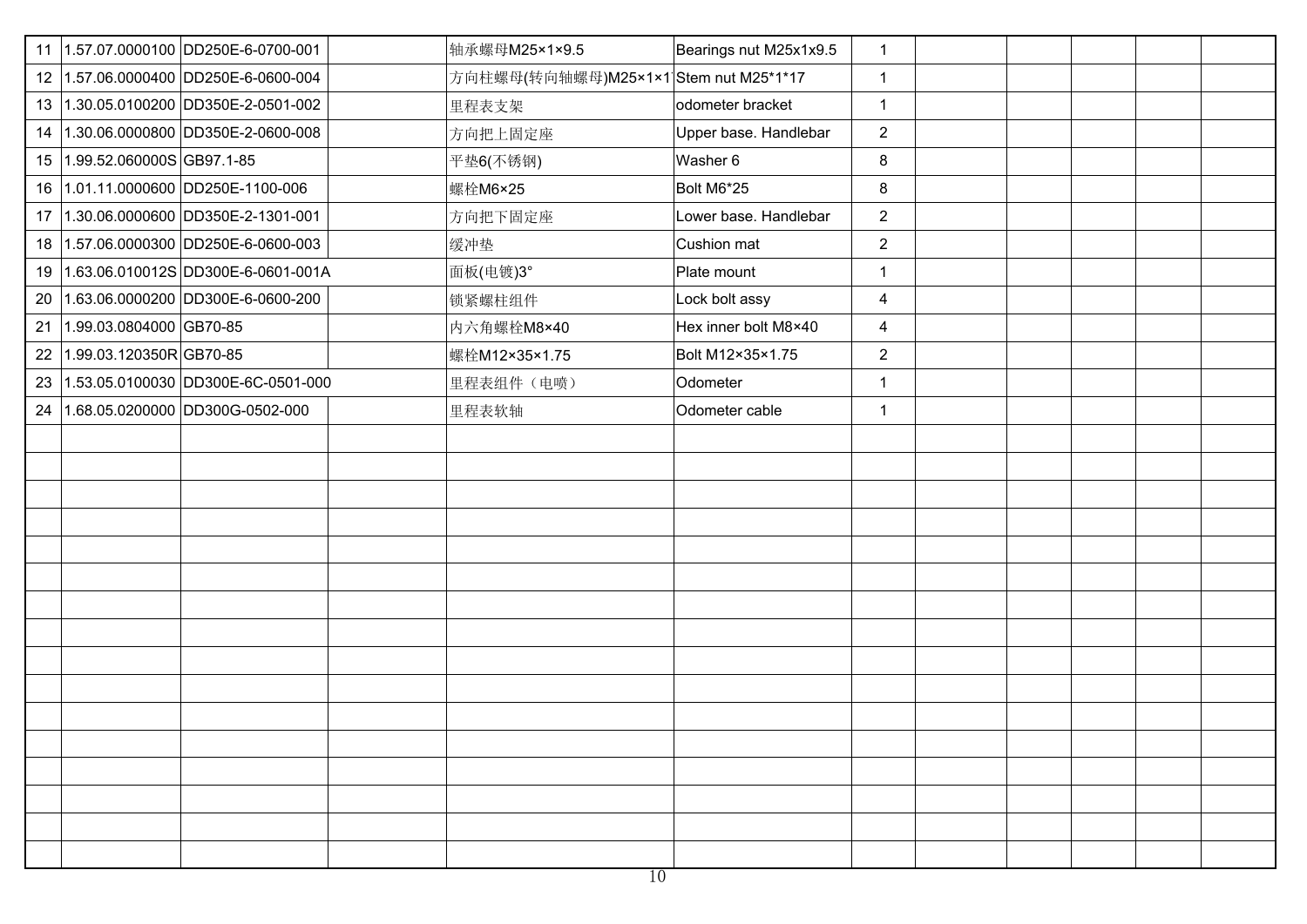|                |                          | F-7 前减震器及前挡泥板 后减震器(Front suspension and front fender.rear shock absorber) |                |                                  |                         |      |            |            |        |
|----------------|--------------------------|---------------------------------------------------------------------------|----------------|----------------------------------|-------------------------|------|------------|------------|--------|
| 序号             | 物料代码                     | 零件图号<br>新物料代码                                                             | 物料名称           | 物料名称                             | 设计变更<br>用量              | 设变时间 | 单价         | 单价         | 备注     |
| NO.            | PART CODE                | drawing ref. code<br>New part code                                        | description    | description                      | Quantity design change  | date | <b>RMB</b> | <b>USD</b> | Remark |
| $\mathbf{1}$   |                          | 1.68.07.0310010 DD300G-0703-000A                                          | 左前减震器组件(国内)    | Fork L.FR                        | $\mathbf{1}$            |      |            |            |        |
| $\overline{2}$ |                          | 1.68.07.0410010 DD300G-0704-000A                                          | 右前减震器组件(国内)    | Fork R.FR                        | $\mathbf{1}$            |      |            |            |        |
| 3              |                          | 1.56.07.0300900 DD250E-9B-0703-009                                        | 骨架密封圈          | Outside stalk seal               | $\overline{2}$          |      |            |            |        |
| 4              |                          | 1.56.07.0301100 DD250E-9B-0703-011                                        | 防尘圈            | Dust proof seal                  | $\overline{2}$          |      |            |            |        |
| $\sqrt{5}$     | 1.99.26.060160HGB5787-86 |                                                                           | 螺栓M6×16 (镀锌) 彩 | Bolt M6×16(plated<br>zinc/color) | $\overline{\mathbf{4}}$ |      |            |            |        |
| 6              |                          | 1.57.27.0000800 DD250E-6-2700-008                                         | 线钩(左)          | Cable hook.L                     | $\mathbf{1}$            |      |            |            |        |
| $\overline{7}$ |                          | 1.57.27.0000900 DD250E-6-2700-009                                         | 线钩(右)          | Cable hook.R                     | $\mathbf{1}$            |      |            |            |        |
| 8              |                          | 1.63.27.0000000 DD300E-6-2700-000                                         | 前轮罩(黑色)        | Front fender(black)              | $\mathbf{1}$            |      |            |            |        |
| 9              |                          | 1.11.27.0000300 DD90E-2700-003                                            | 耳环             | Cable Loop                       | $\mathbf{1}$            |      |            |            |        |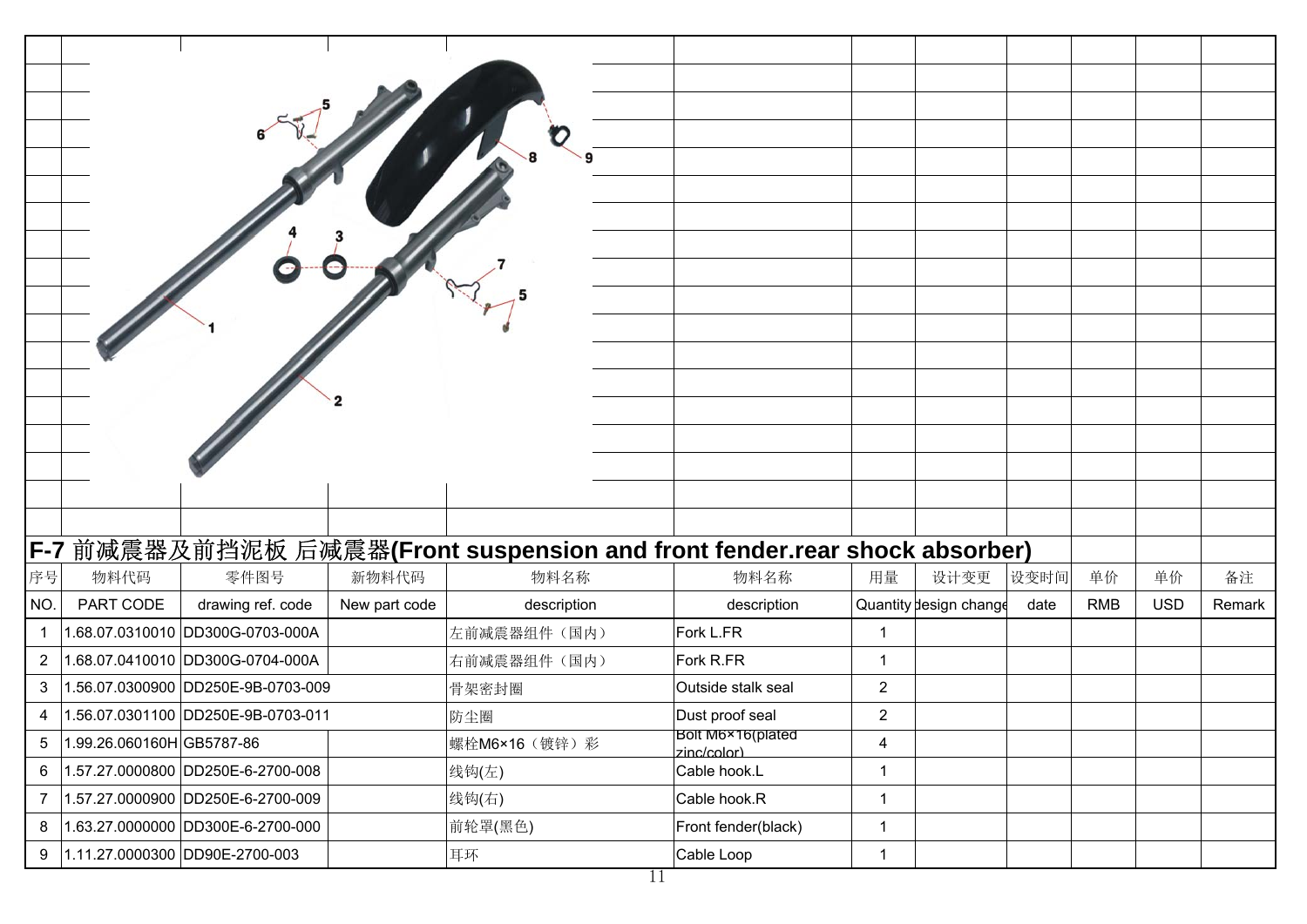| 13                                                     |                                           |                                 |              |                        |      |            |            |        |
|--------------------------------------------------------|-------------------------------------------|---------------------------------|--------------|------------------------|------|------------|------------|--------|
|                                                        |                                           |                                 |              |                        |      |            |            |        |
|                                                        |                                           |                                 |              |                        |      |            |            |        |
|                                                        |                                           |                                 |              |                        |      |            |            |        |
|                                                        |                                           |                                 |              |                        |      |            |            |        |
|                                                        |                                           |                                 |              |                        |      |            |            |        |
|                                                        |                                           |                                 |              |                        |      |            |            |        |
|                                                        |                                           |                                 |              |                        |      |            |            |        |
|                                                        |                                           |                                 |              |                        |      |            |            |        |
|                                                        |                                           |                                 |              |                        |      |            |            |        |
|                                                        |                                           |                                 |              |                        |      |            |            |        |
| 4.5                                                    |                                           |                                 |              |                        |      |            |            |        |
| F-8<br>前轮(Front wheel)                                 |                                           |                                 |              |                        |      |            |            |        |
| 序号<br>物料代码<br>零件图号<br>新物料代码                            | 物料名称                                      | 物料名称                            | 用量           | 设计变更                   | 设变时间 | 单价         | 单价         | 备注     |
| NO.<br>PART CODE<br>drawing ref. code<br>New part code | description                               | description                     |              | Quantity design change | date | <b>RMB</b> | <b>USD</b> | Remark |
| 1.56.08.0000100 DD250E-9B-0800-001<br>$\mathbf{1}$     | 前轮轴                                       | Front wheel axle                | $\mathbf{1}$ |                        |      |            |            |        |
| 1.01.08.0001300 DD250E-0800-013<br>$\overline{2}$      | 外轴套 II(长)                                 | Outer spacer 30mm               | $\mathbf{1}$ |                        |      |            |            |        |
| 1.68.08.0000200 DD300G-0800-002<br>3                   | 前制动盘Φ300                                  | front disc brake $\Phi$ 300(II) | $\mathbf{2}$ |                        |      |            |            |        |
| 1.53.08.0100110 DD300E-6C-0801-001<br>$\overline{4}$   | 前铝轮组件(MT2.15×21、小轴承、Front rim (MT21x2.15) |                                 | $\mathbf{1}$ |                        |      |            |            |        |
| 1.01.10.0000500 DD250E-1000-005<br>$5\phantom{.0}$     | 气门嘴                                       | Valve nut                       | $\mathbf{1}$ |                        |      |            |            |        |
| 1.01.08.0400100 DD250E-0804-001<br>6                   | 转向卡环                                      | Steering clip                   | $\mathbf{1}$ |                        |      |            |            |        |
| $\boldsymbol{7}$<br>1.01.08.0400020 DD250E-0806-000    | 计数器总成(短)                                  | Counter assy                    | $\mathbf{1}$ |                        |      |            |            |        |
| 1.56.08.0000200 DD250E-9B-0800-002<br>8                | 前轮轴螺母 (镀铬)                                | Front wheel axle nut            | $\mathbf{1}$ |                        |      |            |            |        |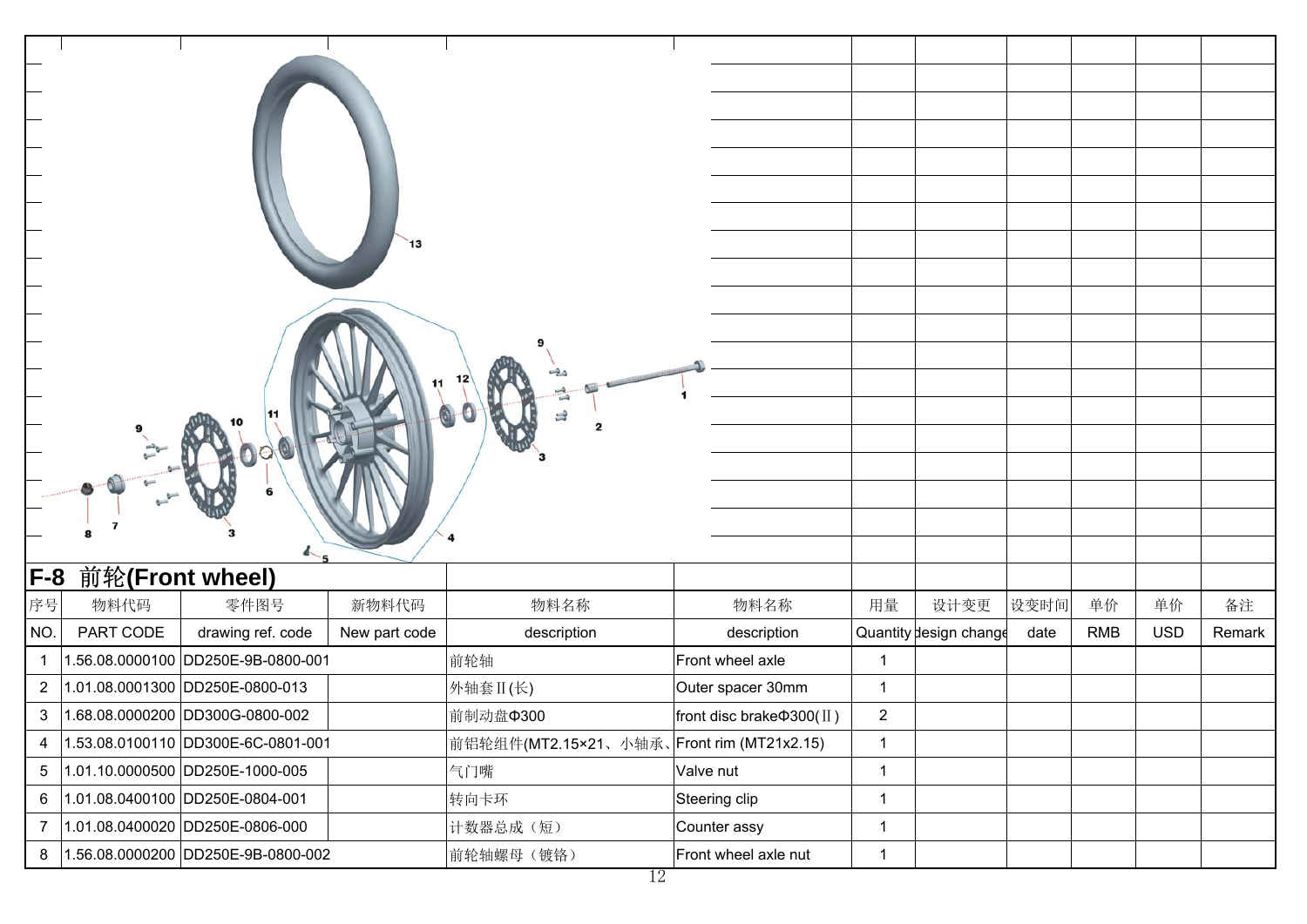|                             | 9  1.01.08.000030R DD250E-0800-003    | 内六角螺钉M8×24(镀白锌)    | Hex inner bolt M8*24                    | 12             |  |  |  |
|-----------------------------|---------------------------------------|--------------------|-----------------------------------------|----------------|--|--|--|
|                             | 10 1.53.08.0000500 DD300E-6C-0800-005 | 油封40×55×5          | seal 40x55x5                            | $\mathbf{1}$   |  |  |  |
| 11 1.99.72.6302000 GB278-88 |                                       | 轴承6302RS           | bearing 6303-2RZ/Z1                     | $\overline{2}$ |  |  |  |
|                             | 12 1.01.08.0000500 DD250E-0800-005    | 骨架式油封M22×42×7      | Outside stalk seal M22x<br>$42\times 7$ | $\mathbf{1}$   |  |  |  |
|                             | 13 1.57.08.0001210 DD250E-6-0800-012  | 前轮真空胎80/90-21 (正新) | Front tire 80/90-21                     | $\mathbf{1}$   |  |  |  |
|                             |                                       |                    |                                         |                |  |  |  |
|                             |                                       |                    |                                         |                |  |  |  |
|                             |                                       |                    |                                         |                |  |  |  |
|                             |                                       |                    |                                         |                |  |  |  |
|                             |                                       |                    |                                         |                |  |  |  |
|                             |                                       |                    |                                         |                |  |  |  |
|                             |                                       |                    |                                         |                |  |  |  |
|                             |                                       |                    |                                         |                |  |  |  |
|                             |                                       |                    |                                         |                |  |  |  |
|                             |                                       |                    |                                         |                |  |  |  |
|                             |                                       |                    |                                         |                |  |  |  |
|                             |                                       |                    |                                         |                |  |  |  |
|                             |                                       |                    |                                         |                |  |  |  |
|                             |                                       |                    |                                         |                |  |  |  |
|                             |                                       |                    |                                         |                |  |  |  |
|                             |                                       |                    |                                         |                |  |  |  |
|                             |                                       |                    |                                         |                |  |  |  |
|                             |                                       |                    |                                         |                |  |  |  |
|                             |                                       |                    |                                         |                |  |  |  |
|                             |                                       |                    |                                         |                |  |  |  |
|                             |                                       |                    |                                         |                |  |  |  |
|                             |                                       |                    |                                         |                |  |  |  |
|                             |                                       |                    |                                         |                |  |  |  |
|                             |                                       |                    |                                         |                |  |  |  |
|                             |                                       |                    |                                         |                |  |  |  |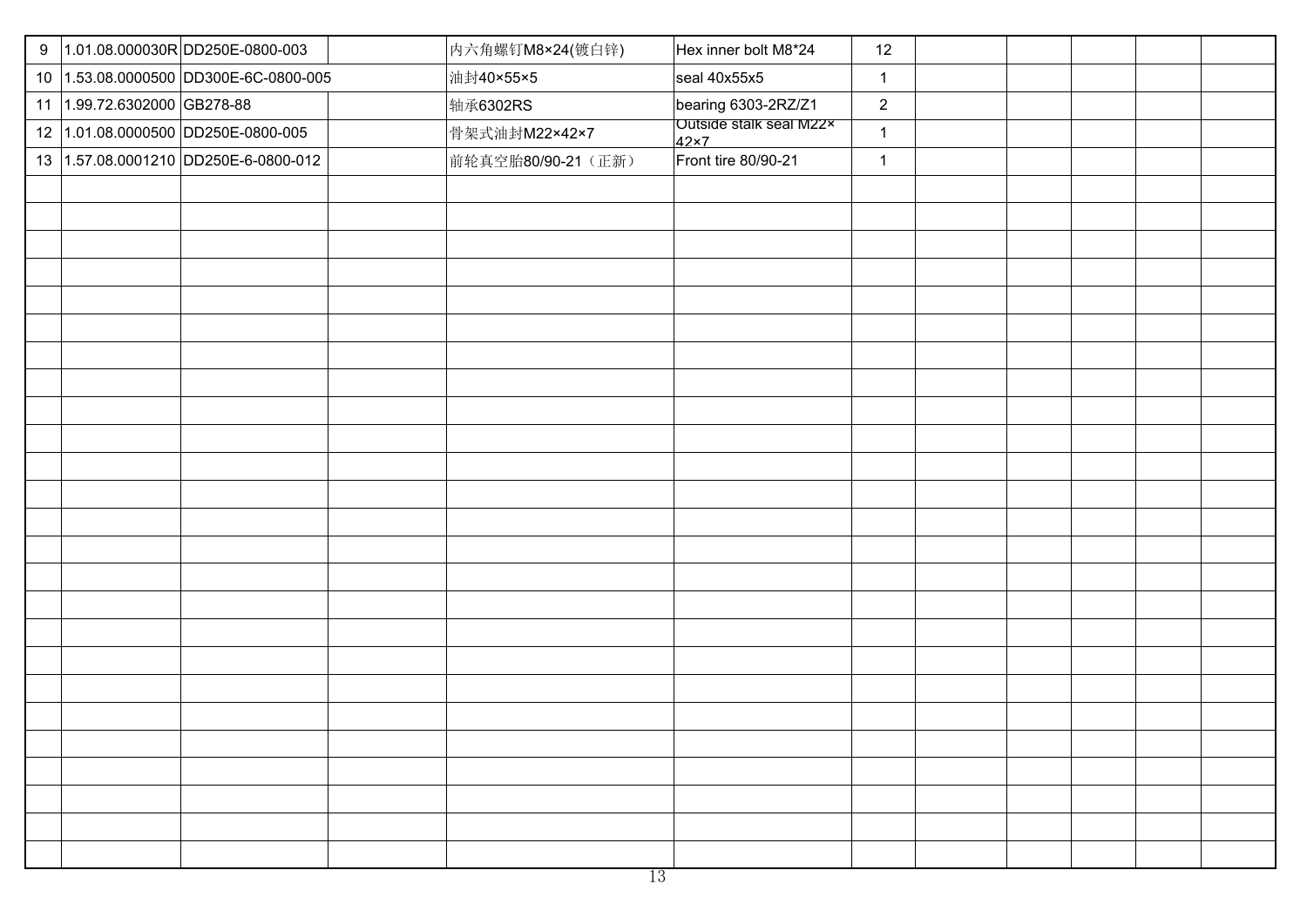| 18                                                  |               |                  |                      |                |                        |      |            |            |        |
|-----------------------------------------------------|---------------|------------------|----------------------|----------------|------------------------|------|------------|------------|--------|
|                                                     |               |                  |                      |                |                        |      |            |            |        |
|                                                     |               | $\bullet$<br>6   |                      |                |                        |      |            |            |        |
|                                                     |               |                  |                      |                |                        |      |            |            |        |
| O-19                                                |               |                  |                      |                |                        |      |            |            |        |
| -20                                                 |               | 1256<br>11<br>65 |                      |                |                        |      |            |            |        |
| 21                                                  |               |                  |                      |                |                        |      |            |            |        |
|                                                     |               |                  |                      |                |                        |      |            |            |        |
| 22                                                  |               | 8                |                      |                |                        |      |            |            |        |
|                                                     |               | 14               |                      |                |                        |      |            |            |        |
| 23<br>22                                            | 22            |                  |                      |                |                        |      |            |            |        |
|                                                     |               | 26               |                      |                |                        |      |            |            |        |
|                                                     |               |                  | $6 -$<br>$5 - 2$     |                |                        |      |            |            |        |
|                                                     |               |                  |                      |                |                        |      |            |            |        |
|                                                     |               |                  |                      |                |                        |      |            |            |        |
|                                                     |               |                  |                      |                |                        |      |            |            |        |
|                                                     |               |                  |                      |                |                        |      |            |            |        |
| F-9-2前、后制动泵(Front&rear brake pump assy)             |               |                  |                      |                |                        |      |            |            |        |
| 序号<br>物料代码<br>零件图号                                  | 新物料代码         | 物料名称             | 物料名称                 | 用量             | 设计变更                   | 设变时间 | 单价         |            |        |
| PART CODE<br>NO.<br>drawing ref. code               |               |                  |                      |                |                        |      |            | 单价         | 备注     |
|                                                     | New part code | description      | description          |                | Quantity design change | date | <b>RMB</b> | <b>USD</b> | Remark |
| 1.99.26.0601600 GB5787-86<br>$\mathbf{1}$           |               | 螺栓M6×16          | BoltM6×16            | $\mathbf{1}$   |                        |      |            |            |        |
| 1.57.10.0102000 DD250E-6-1001-020<br>$\overline{2}$ |               | 脚链               | Chain                | $\mathbf{1}$   |                        |      |            |            |        |
| 1.57.10.0101000 DD250E-6-1001-010<br>3              |               | 推杆               | push pole            | $\mathbf{1}$   |                        |      |            |            |        |
| 1.57.10.0360000 DD250E-6-1003-600<br>4              |               | 后制动泵油泵           | Oil pumb. Brake pumb | $\mathbf{1}$   |                        |      |            |            |        |
| $1.01.08.0200100$ DD250E-0802-001<br>5              |               | 垫圈               | Washer               | 20             |                        |      |            |            |        |
| 1.01.08.0200200 DD250E-0802-002<br>6                |               | 出油螺钉             | screw                | 10             |                        |      |            |            |        |
| 1.57.10.0320000 DD250E-6-1003-200<br>$\overline{7}$ |               | 上油管              | Upper oil pipe       | $\mathbf{1}$   |                        |      |            |            |        |
| 1.01.13.0000900 DD250E-1300-009<br>8                |               | 螺栓M8×35          | BoltM8×35            | $\mathfrak{S}$ |                        |      |            |            |        |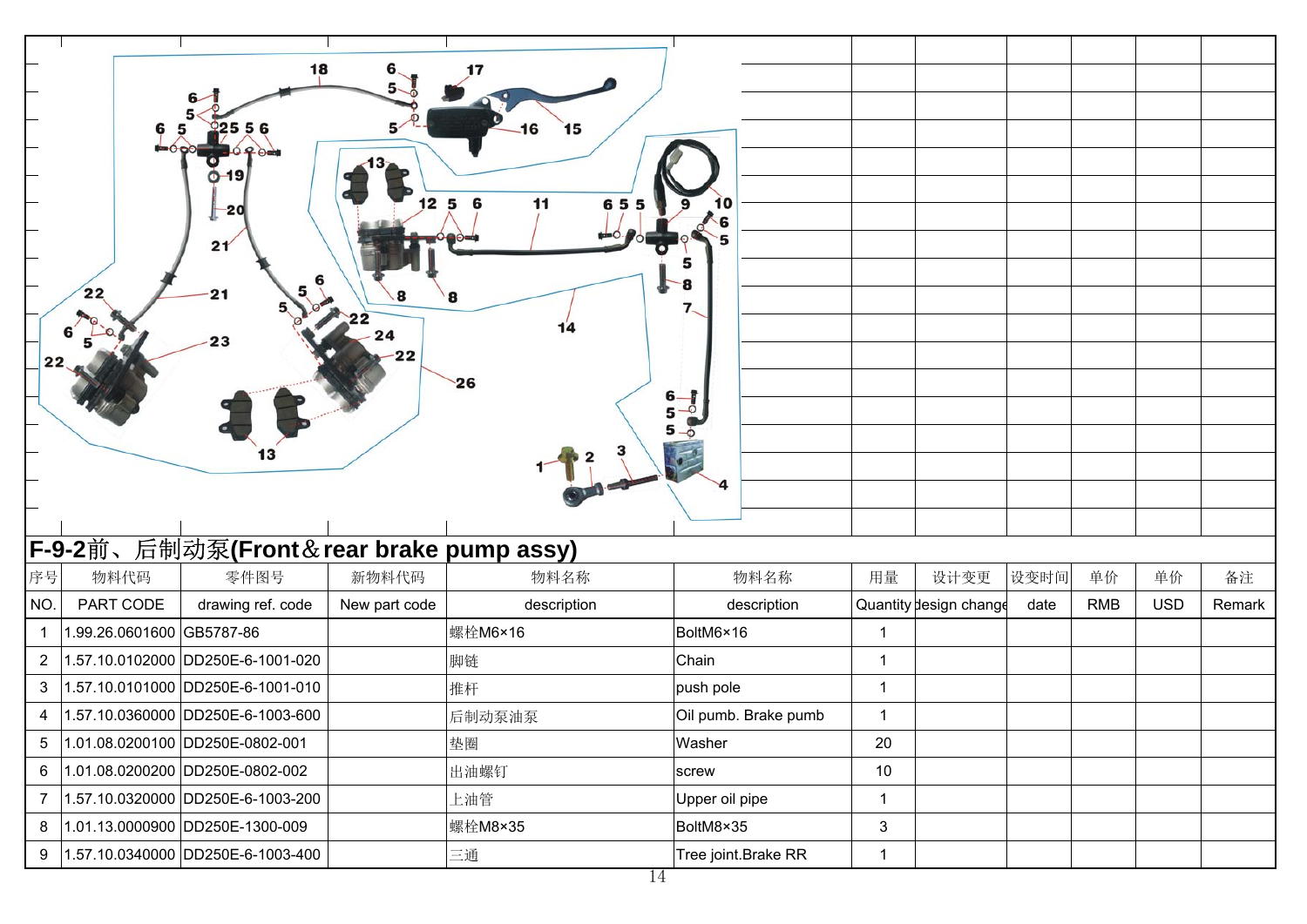| 10              | 1.57.10.0330000 DD250E-6-1003-300       | 后制动液压开关总成         | Switch assy. Rear brake          | $\mathbf{1}$   |  |  |
|-----------------|-----------------------------------------|-------------------|----------------------------------|----------------|--|--|
| 11              | 1.57.10.0350000 DD250E-6-1003-500       | 下油管               | Lower oil pipe                   | $\mathbf{1}$   |  |  |
| 12              | 1.57.10.0310000 DD250E-6-1003-100       | 后制动泵泵体            | Master cylinder                  |                |  |  |
| 13              | 1.57.08.0301500 DD250E-6-0803-015       | 底板                | Bottom plate                     | 6              |  |  |
| 14              | 1.65.10.0300000 DD125E-5-1003-000       | 后制动泵总成(带油镜)       | Rear brake pump assy             | $\mathbf{1}$   |  |  |
| 15              | 1.66.08.0201900 DD250G-0802-019         | 右手柄(黑色)           | Right clutch lever               | $\mathbf{1}$   |  |  |
| 16              | 1.57.08.0210000 DD250E-6-0802-100       | 前制动泵油泵            | Front brake oil cylinder         | $\mathbf{1}$   |  |  |
| 17 <sub>2</sub> | 1.01.08.0201700 DD250E-0802-017         | 制动信号灯开关           | Brake signal switch              | $\mathbf{1}$   |  |  |
| 18              | 1.57.08.0230000 DD250E-6-0802-300       | 前制动泵上油管           | Upper oil pipe                   | $\mathbf 1$    |  |  |
| 19              | 1.99.50.060000S GB96-85                 | 垫圈6               | Washer 6                         | $\overline{1}$ |  |  |
| 20              | 1.99.26.0603500 GB5787-86 (0202-003)    | 螺栓M6×35(镀铬)       | BoltM6×35                        | $\mathbf{1}$   |  |  |
| 21              | 1.57.08.0240000 DD250E-6-0802-400       | 前制动泵下油管           | Lower oil pipe. Front brake      | 2              |  |  |
| 22              | 1.11.13.0000300 DD90E-1300-003          | 螺栓M8×32           | Bolt M8×32                       | $\overline{4}$ |  |  |
| 23              | 1.57.08.0250000 DD250E-6-0802-500       | 前制动泵下泵(左)         | Lower pumb. Front brake $\sharp$ | $\mathbf{1}$   |  |  |
| 24              | 1.57.08.0270000 DD250E-6-0802-700       | 前制动泵下泵(右)         | Lower pumb. Front brake $\sharp$ | $\mathbf{1}$   |  |  |
| 25              | 1.57.08.0260000 DD250E-6-0802-600       | 前制动泵三通            | Front brake tree joint           | $\mathbf{1}$   |  |  |
|                 | 26 1.A5.08.1200000 DD250E(07款)-0812-000 | 前制动泵总成(07款)(上泵黑色) | front brake pump assy.           | $\mathbf{1}$   |  |  |
|                 |                                         |                   |                                  |                |  |  |
|                 |                                         |                   |                                  |                |  |  |
|                 |                                         |                   |                                  |                |  |  |
|                 |                                         |                   |                                  |                |  |  |
|                 |                                         |                   |                                  |                |  |  |
|                 |                                         |                   |                                  |                |  |  |
|                 |                                         |                   |                                  |                |  |  |
|                 |                                         |                   |                                  |                |  |  |
|                 |                                         |                   |                                  |                |  |  |
|                 |                                         |                   |                                  |                |  |  |
|                 |                                         |                   |                                  |                |  |  |
|                 |                                         |                   |                                  |                |  |  |
|                 |                                         |                   |                                  |                |  |  |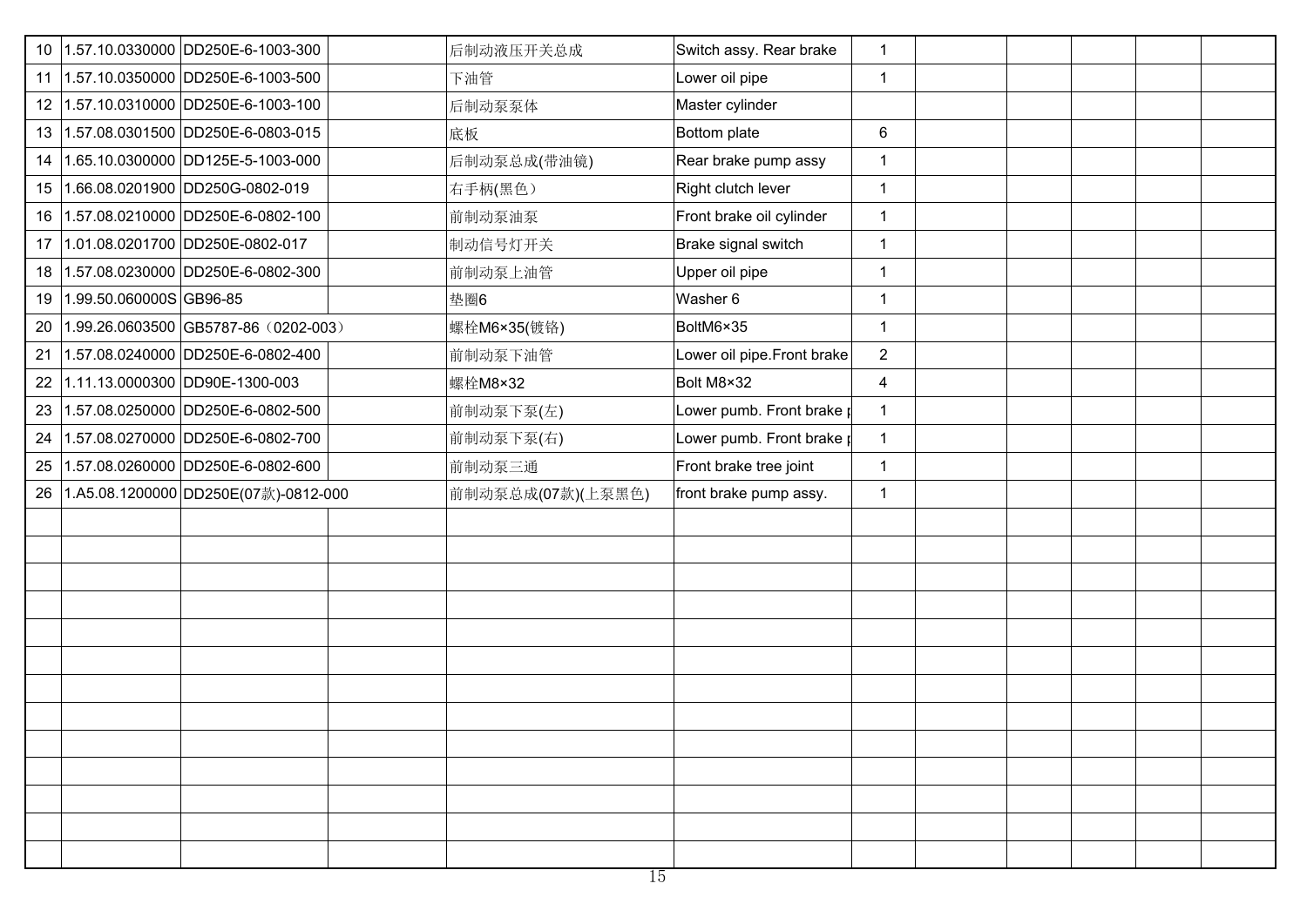| $-18$<br>17<br>16<br>16<br>14<br>15<br>14<br>13<br>з<br>$-12$<br>11 |                           |                                          |                        |              |            |            |        |  |  |  |
|---------------------------------------------------------------------|---------------------------|------------------------------------------|------------------------|--------------|------------|------------|--------|--|--|--|
| <b>F-10 后轮(Rear wheel)</b>                                          |                           |                                          |                        |              |            |            |        |  |  |  |
| 序号<br>物料代码<br>零件图号<br>新物料代码                                         | 物料名称                      | 物料名称                                     | 用量                     | 设变时间<br>设计变更 | 单价         | 单价         | 备注     |  |  |  |
| PART CODE<br>NO.<br>drawing ref. code<br>New part code              | description               | description                              | Quantity design change | date         | <b>RMB</b> | <b>USD</b> | Remark |  |  |  |
| 1.53.10.0400000 DD300E-6C-1004-000<br>$\mathbf{1}$                  | 后轮轴                       | Rear wheel axle(14x                      | $\mathbf{1}$           |              |            |            |        |  |  |  |
| 1.53.10.0300100 DD300E-6C-1003-001<br>$\overline{2}$                | 后制动泵固定板                   | 330mm)<br>Mount plate.Rear brake<br>numn | $\mathbf{1}$           |              |            |            |        |  |  |  |
| 1.30.10.0001400 DD350E-2-1000-014<br>3                              | 右轴套                       | Alex sleeve R                            | $\mathbf{1}$           |              |            |            |        |  |  |  |
| 1.68.10.0001710 DD300G-1000-017<br>$\overline{4}$                   | 制动盘Φ240(II)YLP752-3BB     | Disk RR.brake240                         | $\mathbf{1}$           |              |            |            |        |  |  |  |
| 1.53.10.0100000 DD300E-6C-1001-000<br>5                             | 后铝轮组件 (MT3.75×16、黑车白、大轴承) |                                          | $\mathbf{1}$           |              |            |            |        |  |  |  |
| 1.01.10.0000500 DD250E-1000-005<br>6                                | 气门嘴                       | Valve nut                                | $\mathbf{1}$           |              |            |            |        |  |  |  |
| 1.53.10.0000300 DD300E-6C -1000-003<br>$\overline{7}$               | 缓冲块                       | <b>Buffer</b>                            | $\overline{4}$         |              |            |            |        |  |  |  |
| 1.53.10.0000600 DD300E-6C-1000-006<br>8                             | 缓冲体组件                     | Buffer (530)                             | $\mathbf{1}$           |              |            |            |        |  |  |  |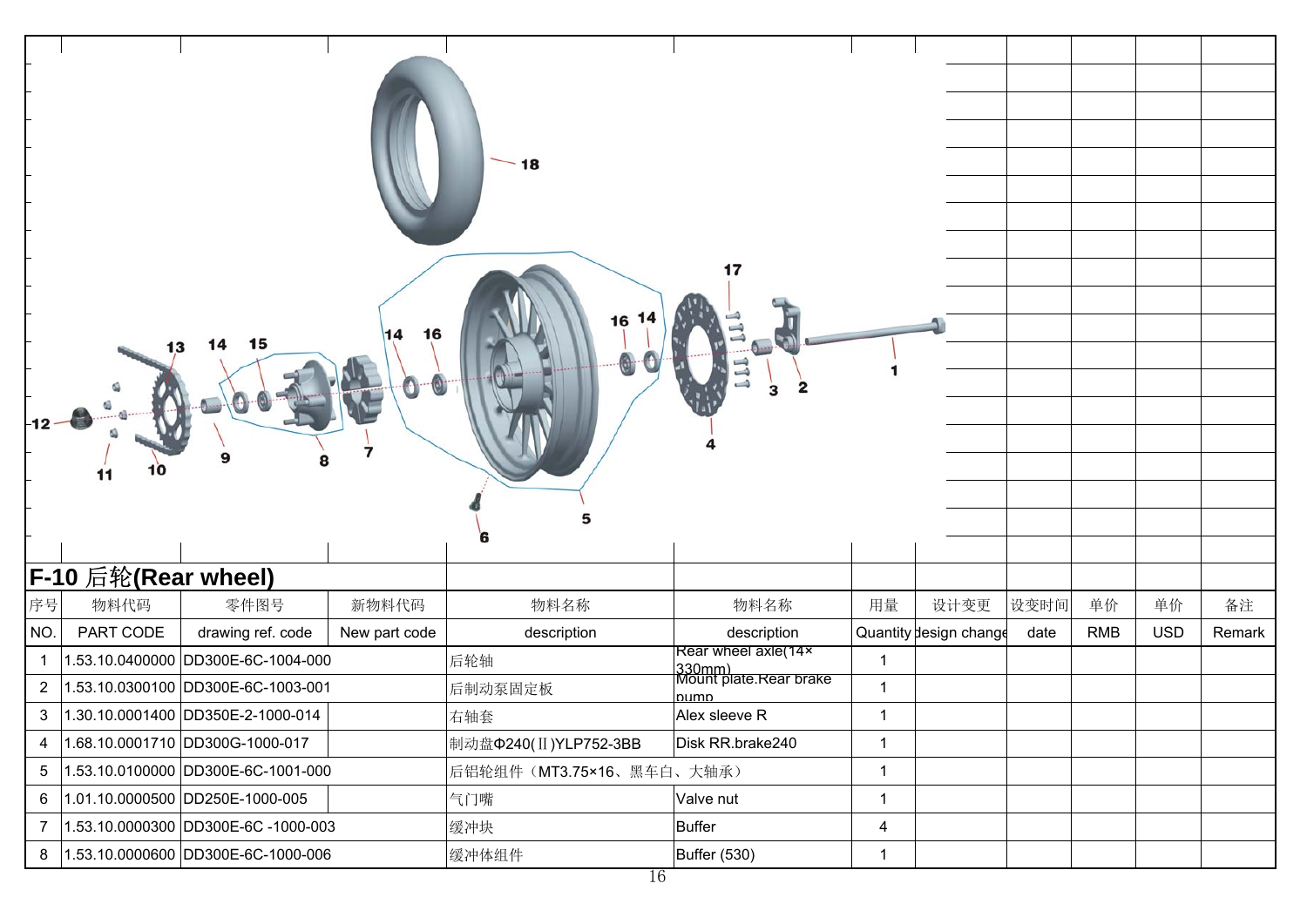| 9 |                                   | 1.30.10.0001100 DD350E-2-1000-011     | 左轴套                 | Alex sleeve L             | $\mathbf{1}$   |  |  |
|---|-----------------------------------|---------------------------------------|---------------------|---------------------------|----------------|--|--|
|   | 10 1.99.79.3001400 GB / T14212-93 |                                       | 链条520UO-1×120L      | Chain 520UO-1×120L        | $\mathbf{1}$   |  |  |
|   |                                   | 11 1.99.44.100000R GB6187-86 M10×1.25 | 自锁螺母M10×1.25(镀白锌)   | Self-locking nut M10×1.25 | $\overline{4}$ |  |  |
|   |                                   | 12 1.01.10.0700000 DD250E-1007-000    | 防松螺母M14×1.5         | Self-locking nut M14×1.5  | $\mathbf{1}$   |  |  |
|   |                                   | 13 1.30.10.0600100 DD350E-2-1006-001  | 丛动链轮(34齿、520、大孔)    | Chain sprocket 34T 520    | $\mathbf{1}$   |  |  |
|   |                                   | 14 1.53.10.0000400 DD300E-6C-1000-004 | 油封30×47×5           | Outer oil seal 30x47x5    | $\mathbf{3}$   |  |  |
|   | 15 1.99.72.600500 GB276-94        |                                       | 轴承6005RZ            | bearing 6005RZ            | $\mathbf{1}$   |  |  |
|   | 16 1.99.72.6303100 GB278-88       |                                       | 轴承6303RS            | bearing 6303-2RZ/Z1       | 2              |  |  |
|   |                                   | 17 1.01.08.000030R DD250E-0800-003    | 内六角螺钉M8×24(镀白锌)     | Hex bolt interM8×24       | 6              |  |  |
|   |                                   | 18 1.57.10.0001610 DD250E-6-1000-016  | 后轮真空胎160/80-16 (正新) | Rear tire 160/80-16 CST   | $\mathbf{1}$   |  |  |
|   |                                   |                                       |                     |                           |                |  |  |
|   |                                   |                                       |                     |                           |                |  |  |
|   |                                   |                                       |                     |                           |                |  |  |
|   |                                   |                                       |                     |                           |                |  |  |
|   |                                   |                                       |                     |                           |                |  |  |
|   |                                   |                                       |                     |                           |                |  |  |
|   |                                   |                                       |                     |                           |                |  |  |
|   |                                   |                                       |                     |                           |                |  |  |
|   |                                   |                                       |                     |                           |                |  |  |
|   |                                   |                                       |                     |                           |                |  |  |
|   |                                   |                                       |                     |                           |                |  |  |
|   |                                   |                                       |                     |                           |                |  |  |
|   |                                   |                                       |                     |                           |                |  |  |
|   |                                   |                                       |                     |                           |                |  |  |
|   |                                   |                                       |                     |                           |                |  |  |
|   |                                   |                                       |                     |                           |                |  |  |
|   |                                   |                                       |                     |                           |                |  |  |
|   |                                   |                                       |                     |                           |                |  |  |
|   |                                   |                                       |                     |                           |                |  |  |
|   |                                   |                                       |                     |                           |                |  |  |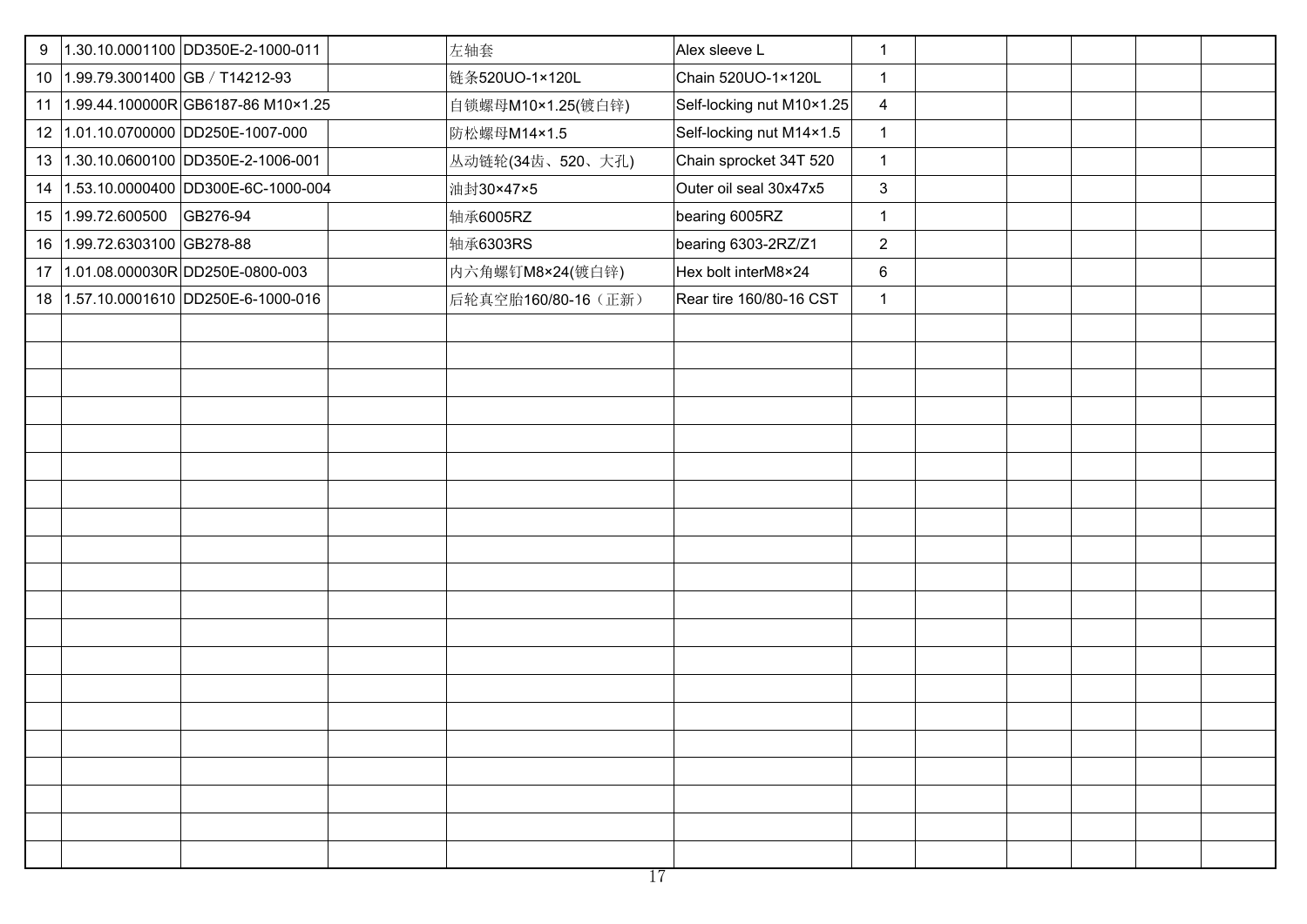|                |                                |                                         |               |               | 15<br>11<br>16      |                |                        |      |            |            |        |
|----------------|--------------------------------|-----------------------------------------|---------------|---------------|---------------------|----------------|------------------------|------|------------|------------|--------|
|                |                                |                                         |               |               |                     |                |                        |      |            |            |        |
|                |                                |                                         |               |               | 14                  |                |                        |      |            |            |        |
|                |                                |                                         |               |               |                     |                |                        |      |            |            |        |
|                |                                |                                         |               |               | 13                  |                |                        |      |            |            |        |
|                |                                |                                         |               | 12            |                     |                |                        |      |            |            |        |
|                |                                |                                         |               |               |                     |                |                        |      |            |            |        |
|                |                                |                                         |               | 11            |                     |                |                        |      |            |            |        |
|                |                                |                                         |               |               |                     |                |                        |      |            |            |        |
|                |                                |                                         |               |               |                     |                |                        |      |            |            |        |
|                |                                | F-12 油箱及燃油开关(Fuel tank and fuel switch) |               |               |                     |                |                        |      |            |            |        |
| 序号             | 物料代码                           | 零件图号                                    | 新物料代码         | 物料名称          | 物料名称                | 用量             | 设计变更                   | 设变时间 | 单价         | 单价         | 备注     |
| NO.            | PART CODE                      | drawing ref. code                       | New part code | description   | description         |                | Quantity design change | date | <b>RMB</b> | <b>USD</b> | Remark |
| $\mathbf{1}$   |                                | 1.30.11.020000C DD350E-2-1101-000       |               | 油箱(电喷)        | Fuel tank(EFI)      | $\overline{1}$ |                        |      |            |            |        |
| 2 <sup>1</sup> | 1.11.04.0600300 DD90E-0406-003 |                                         |               |               |                     |                |                        |      |            |            |        |
|                |                                |                                         |               | 透气管370        | pipe                | $\mathbf{1}$   |                        |      |            |            |        |
| 3              |                                | 1.63.11.0300000 DD300E-6-1103-000       |               | 切断阀           | Closing valve       | $\overline{1}$ |                        |      |            |            |        |
| $\overline{4}$ | 1.11.04.0600300 DD90E-0406-003 |                                         |               | 透气管           | pipe                | $\mathbf{1}$   |                        |      |            |            |        |
| 5              |                                | 1.01.07.0000700 DD250E-0700-007         |               | 螺栓M8×25       | BoltM8×25           | 4              |                        |      |            |            |        |
| 6              |                                | 1.01.18.0000700 DD250E-1800-007         |               | 垫套(黑)         | washer              | $\overline{4}$ |                        |      |            |            |        |
| $\overline{7}$ |                                | 1.11.03.0500200 DD90E-0305-002          |               | 橡胶圈           | rubber rng          | 4              |                        |      |            |            |        |
| 8              |                                | 1.57.15.0200100 DD250E-6-1502-001       |               | O形密封圈41.2×5.3 | O ring 41.2×5.3     | $\mathbf{1}$   |                        |      |            |            |        |
| 9              |                                | 1.57.15.0300000 DD250E-6-1503-000       |               | 油箱盖(铝)        | Fuel tank cap(alu.) | $\mathbf{1}$   |                        |      |            |            |        |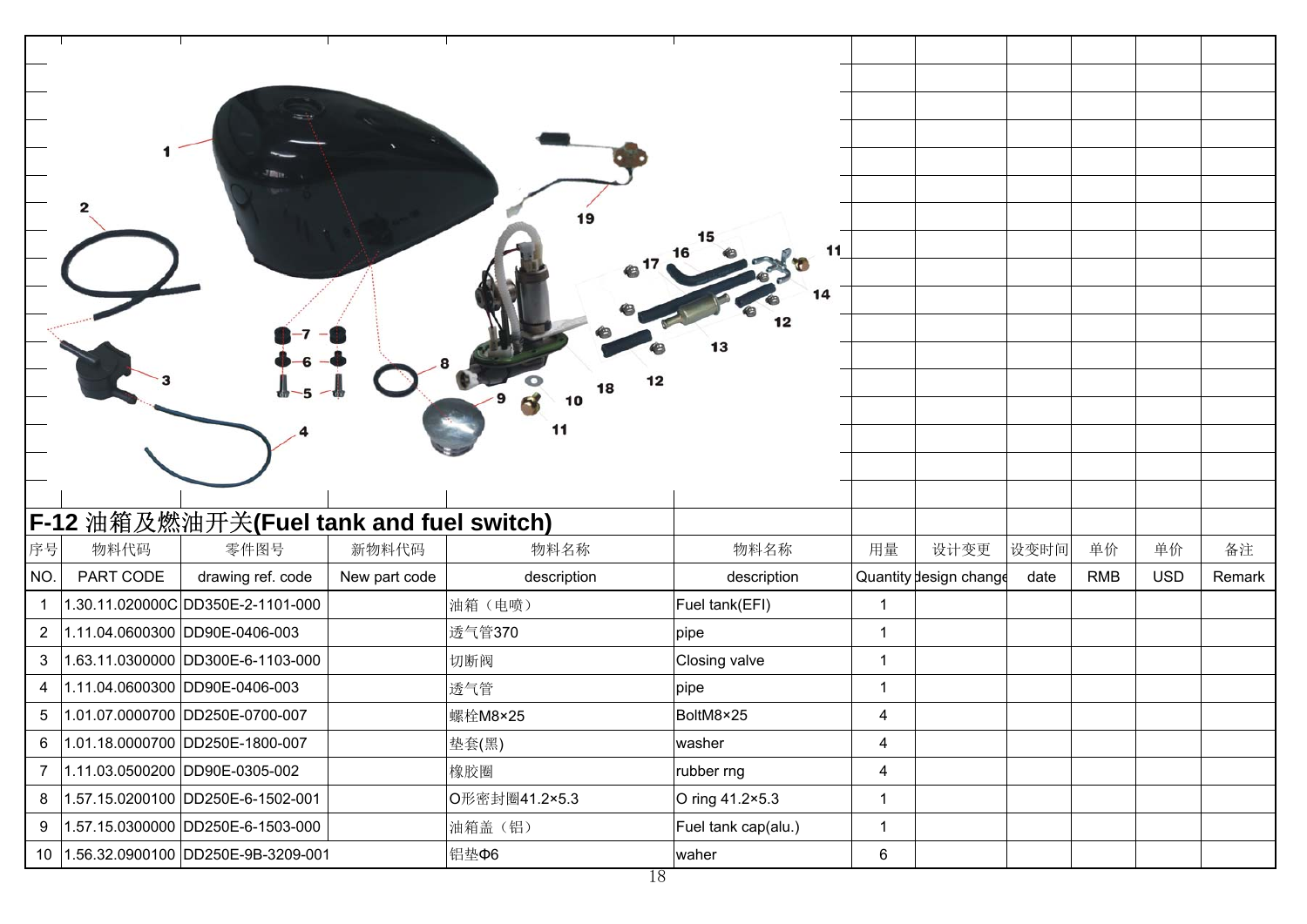|  | 11 1.01.02.020030S DD250E-0202-003    | 螺栓M6×12(镀铬)      | BoltM6×12                    | 8              |  |  |
|--|---------------------------------------|------------------|------------------------------|----------------|--|--|
|  | 12 1.56.32.0900300 DD250E-9B-3209-003 | 油管(II)           | Oil pipe                     | $\overline{2}$ |  |  |
|  | 13 1.56.32.0100000 DD250E-9B-3210-000 | 汽油滤清器 (DELPHI电喷) | Air filter(DEL)              | $\mathbf{1}$   |  |  |
|  | 14 1.A7.32.0900100 DD350E-6-3209-001  | 三通管(DEL、电喷)带支架   | three joint pipe with bracke | $\mathbf{1}$   |  |  |
|  | 15 1.56.32.0900800 DD250E-9B-3209-008 | 卡箍Φ14            | clip                         | $\mathbf{1}$   |  |  |
|  | 16 1.A7.32.0900400 DD350E-6-3209-004  | 油管III(DEL、电喷)    | oil pipe(DEL)                | $\mathbf{1}$   |  |  |
|  | 17 1.A7.32.0900600 DD350E-6-3209-006  | 油管(V)电喷          | oil pipe                     | $\overline{1}$ |  |  |
|  | 18 1.56.32.0900000 DD250E-9B-3209-000 | 油泵总成(DEL)        | oil pump assy(DEL)           | $\mathbf{1}$   |  |  |
|  | 19 1.30.05.0400000 DD350E-2-0504-000  | 油量传感器            | oil level sensor             | $\mathbf{1}$   |  |  |
|  |                                       |                  |                              |                |  |  |
|  |                                       |                  |                              |                |  |  |
|  |                                       |                  |                              |                |  |  |
|  |                                       |                  |                              |                |  |  |
|  |                                       |                  |                              |                |  |  |
|  |                                       |                  |                              |                |  |  |
|  |                                       |                  |                              |                |  |  |
|  |                                       |                  |                              |                |  |  |
|  |                                       |                  |                              |                |  |  |
|  |                                       |                  |                              |                |  |  |
|  |                                       |                  |                              |                |  |  |
|  |                                       |                  |                              |                |  |  |
|  |                                       |                  |                              |                |  |  |
|  |                                       |                  |                              |                |  |  |
|  |                                       |                  |                              |                |  |  |
|  |                                       |                  |                              |                |  |  |
|  |                                       |                  |                              |                |  |  |
|  |                                       |                  |                              |                |  |  |
|  |                                       |                  |                              |                |  |  |
|  |                                       |                  |                              |                |  |  |
|  |                                       |                  |                              |                |  |  |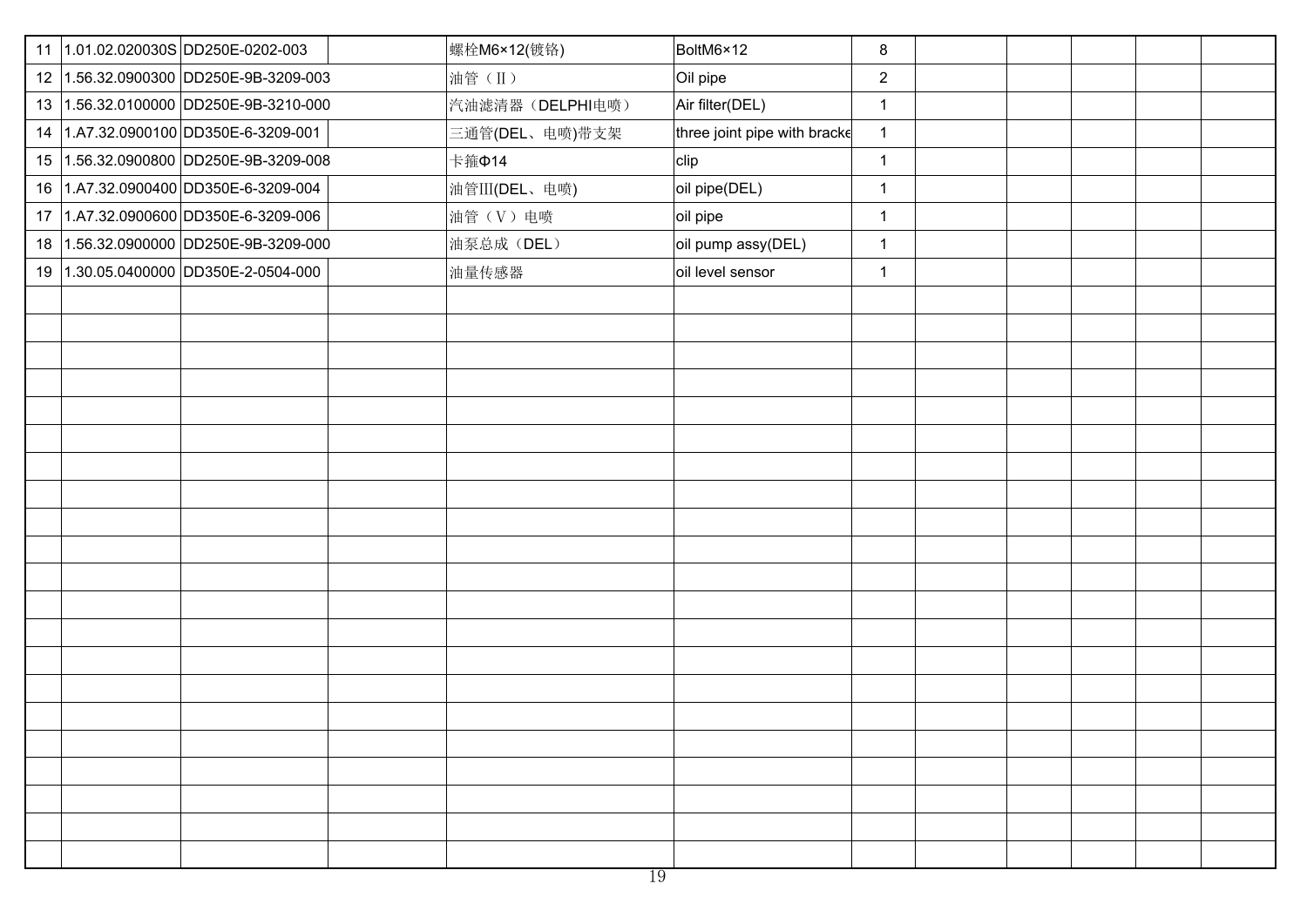|                | <b>F-13-1</b>                | 座垫及后货架(Seat)                      |               |             |                     |                |                        |      |            |            |        |
|----------------|------------------------------|-----------------------------------|---------------|-------------|---------------------|----------------|------------------------|------|------------|------------|--------|
| 序号             | 物料代码                         | 零件图号                              | 新物料代码         | 物料名称        | 物料名称                | 用量             | 设计变更                   | 设变时间 | 单价         | 单价         | 备注     |
| NO.            | PART CODE                    | drawing ref. code                 | New part code | description | description         |                | Quantity design change | date | <b>RMB</b> | <b>USD</b> | Remark |
| $\mathbf{1}$   |                              | 1.30.13.0000200 DD350E-2-1300-200 |               | 座垫安装板       | seat mounting plate | $\overline{1}$ |                        |      |            |            |        |
| $\overline{2}$ |                              | 1.01.03.0101300 DD250E-0301-013   |               | 盖形螺母M8 (低盖) | Cap nut M8          | $\sqrt{2}$     |                        |      |            |            |        |
| $\mathbf{3}$   | 1.99.27.080500S GB5789-86    |                                   |               | 螺栓M8×50     | Bolt M8X50          | $\overline{2}$ |                        |      |            |            |        |
| 4              | 1.99.27.0805500 GB5789-86    |                                   |               | 螺栓M8×55     | Bolt M8×55          | $\overline{1}$ |                        |      |            |            |        |
|                | 5  1.99.44.0800000 GB6187-86 |                                   |               | 自锁螺母M8      | Self-locking nut M8 | $\overline{2}$ |                        |      |            |            |        |
| 6              |                              | 1.30.13.0010000 DD350E-2-1300-100 |               | 座垫减震器       | seat shock          | $\mathbf{1}$   |                        |      |            |            |        |
| $\overline{7}$ | 1.99.43.0800000 GB6177-86    |                                   |               | 螺母M8        | nut M8              | $\sqrt{2}$     |                        |      |            |            |        |
| 8              |                              | 1.30.13.0100100 DD350E-2-1301-001 | 座垫            |             | seat                | $\overline{1}$ |                        |      |            |            |        |
|                |                              |                                   |               |             |                     |                |                        |      |            |            |        |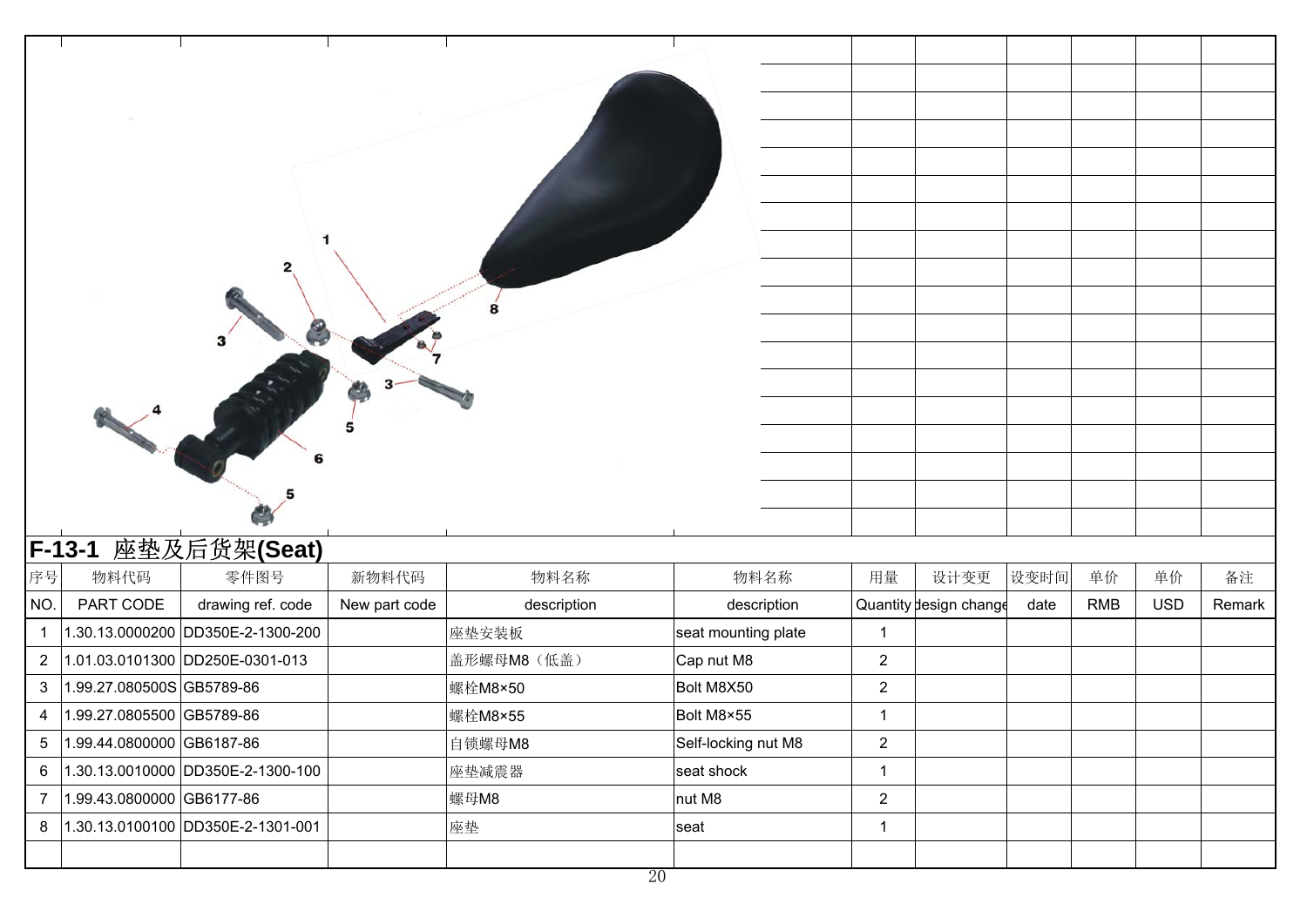|                         |                           | 3                                 |               |             |                     |                        |      |            |            |        |
|-------------------------|---------------------------|-----------------------------------|---------------|-------------|---------------------|------------------------|------|------------|------------|--------|
|                         |                           |                                   |               |             |                     |                        |      |            |            |        |
|                         |                           |                                   |               |             |                     |                        |      |            |            |        |
|                         |                           |                                   |               |             |                     |                        |      |            |            |        |
|                         |                           |                                   |               |             |                     |                        |      |            |            |        |
|                         |                           |                                   | 6             |             |                     |                        |      |            |            |        |
|                         |                           |                                   |               |             |                     |                        |      |            |            |        |
|                         |                           |                                   |               |             |                     |                        |      |            |            |        |
|                         |                           | F-13-2 座垫及后货架(Seat)               |               |             |                     |                        |      |            |            |        |
| 序号                      | 物料代码                      | 零件图号                              | 新物料代码         | 物料名称        | 物料名称                | 用量<br>设计变更             | 设变时间 | 单价         | 单价         | 备注     |
| NO.                     | PART CODE                 | drawing ref. code                 | New part code | description | description         | Quantity design change | date | <b>RMB</b> | <b>USD</b> | Remark |
| $\mathbf{1}$            |                           | 1.30.13.0100200 DD350E-2-1301-002 |               | 座垫底板        | Support plate. Seat | -1                     |      |            |            |        |
| $\overline{a}$          |                           | 1.01.03.0101300 DD250E-0301-013   |               | 盖形螺母M8 (低盖) | Cap nut M8          | $\mathbf{1}$           |      |            |            |        |
| $\mathbf{3}$            | 1.99.27.080500S GB5789-86 |                                   |               | 螺栓M8×50     | Bolt M8X50          | $\overline{2}$         |      |            |            |        |
| $\overline{\mathbf{4}}$ | 1.99.27.0805500 GB5789-86 |                                   |               | 螺栓M8×55     | Bolt M8×55          | $\mathbf{1}$           |      |            |            |        |
| $\sqrt{5}$              | 1.99.44.0800000 GB6187-86 |                                   |               | 自锁螺母M8      | Self-locking nut M8 | $\overline{2}$         |      |            |            |        |
| 6                       |                           | 1.30.13.0010000 DD350E-2-1300-100 |               | 座垫减震器       | seat shock          | $\mathbf{1}$           |      |            |            |        |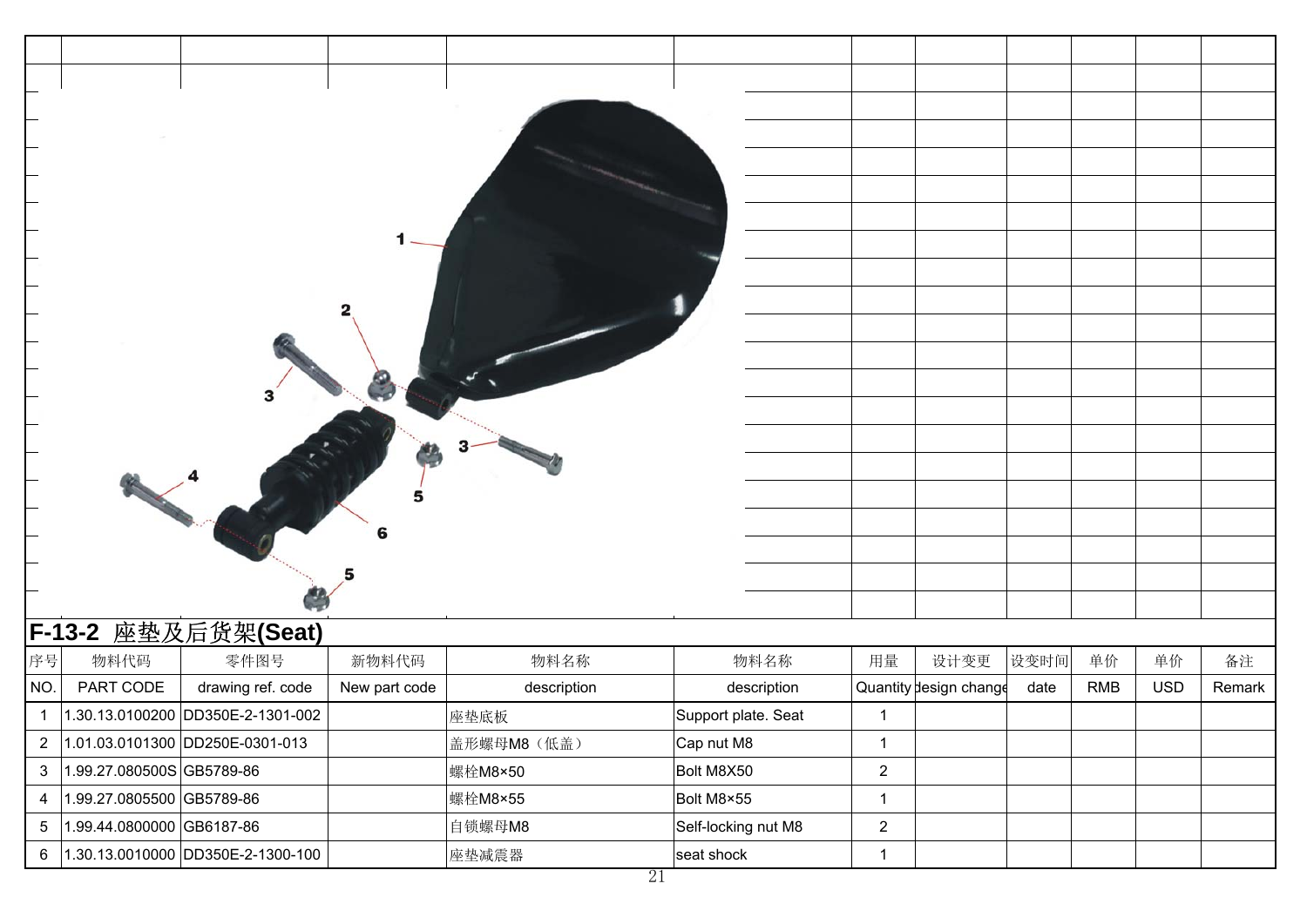|                |                             |                   | 16<br>17      | 10<br>9<br>15                            | 22<br>11<br>12<br>18<br>13 | 19             |                        |      | 20         |            | 21     |
|----------------|-----------------------------|-------------------|---------------|------------------------------------------|----------------------------|----------------|------------------------|------|------------|------------|--------|
|                |                             |                   |               |                                          |                            |                |                        |      |            |            |        |
|                |                             |                   |               |                                          |                            |                |                        |      |            |            |        |
| <b>F-14</b>    |                             |                   |               | 变速机构及换档机构(Shift gear system and shifter) |                            |                |                        |      |            |            |        |
| 序号             | 物料代码                        | 零件图号              | 新物料代码         | 物料名称                                     | 物料名称                       | 用量             | 设计变更                   | 设变时间 | 单价         | 单价         | 备注     |
| NO.            | PART CODE                   | drawing ref. code | New part code | description                              | description                |                | Quantity design change | date | <b>RMB</b> | <b>USD</b> | Remark |
| $\mathbf 1$    | 1.57.14.0240300             | DD250E-6-1402-403 |               | 橡胶套(四)                                   | Rubber sleeve(IV)          | $\mathbf{3}$   |                        |      |            |            |        |
| $\overline{2}$ | 1.63.14.0240100             | DD300E-6-1402-401 |               | 踏杆(电镀)                                   | Peg pole (CP)              | $\mathbf{1}$   |                        |      |            |            |        |
| 3              | 1.57.14.0600200             | DD250E-6-1406-002 |               | 变速连杆(一)                                  | Shift pole (I)             | $\mathbf{1}$   |                        |      |            |            |        |
| 4              | 1.99.02.0802500 GB70.3-2000 |                   |               | 内六角螺钉M8×25                               | Hex inner bolt M8*25       | $\mathbf{1}$   |                        |      |            |            |        |
| 5              | 1.99.02.0601600 GB70.3-2000 |                   |               | 内六角螺钉M6×16                               | Hex inner bolt M6*16       | $\mathbf{1}$   |                        |      |            |            |        |
| 6              | 1.57.14.0600100             | DD250E-6-1406-001 |               | 左连接块(电镀)                                 | Connector L                | $\mathbf{1}$   |                        |      |            |            |        |
| $\overline{7}$ | 1.57.14.0610200             | DD250E-6-1406-102 |               | 轴套(小)                                    | Alex sleeve (small)        | $\overline{2}$ |                        |      |            |            |        |
| 8              | 1.57.14.0610100             | DD250E-6-1406-101 |               | 左固定座(电镀)                                 | Mounting bracket. L (CP)   | $\mathbf{1}$   |                        |      |            |            |        |
| 9              | 1.57.14.060040S             | DD250E-6-1406-004 |               | 左固定板(镀铬)                                 | Mounting plate. L          | $\mathbf{1}$   |                        |      |            |            |        |
|                | 10 1.99.03.0501600 GB70-86  |                   |               | 内六角螺栓M5×16                               | hex bolt M6×16             | $\mathfrak{S}$ |                        |      |            |            |        |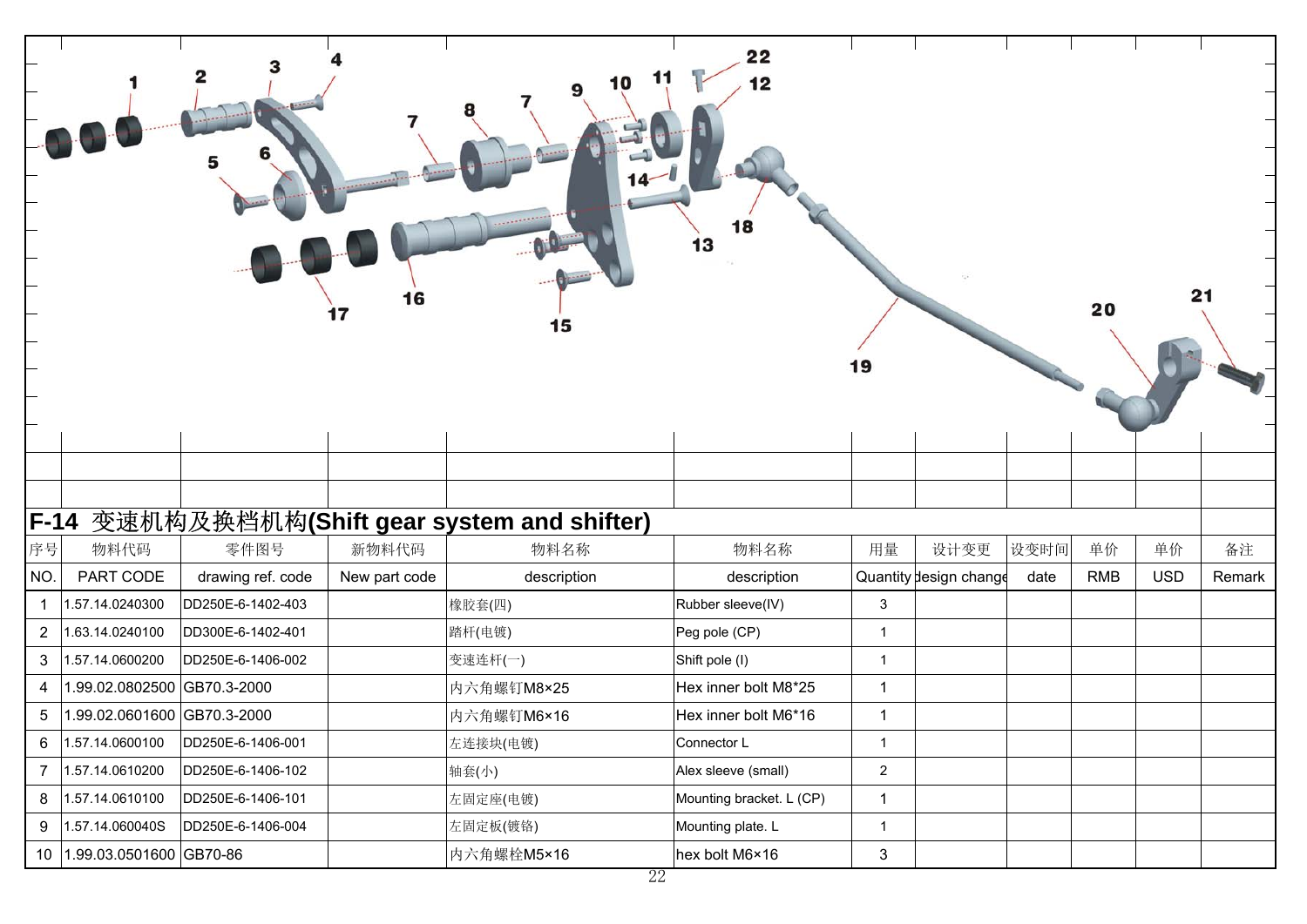|    | 11 1.57.14.0600500<br>DD250E-6-1406-005 | 固定座(电镀)         | Mounting bracket R        | $\mathbf{1}$ |  |  |
|----|-----------------------------------------|-----------------|---------------------------|--------------|--|--|
|    | 12 1.57.14.0200600<br>DD250E-6-1406-006 | 变速连杆(二)         | Shift pole (II)           | $\mathbf{1}$ |  |  |
|    | 13 1.99.02.1004500<br>GB70.3-2000       | 内六角螺钉M10×1.5×45 | Hex inner bolt M10*1.5*45 | $\mathbf{1}$ |  |  |
| 14 | 1.99.09.0601000 GB/T77-2000             | 内六角螺钉M6×10      | Hex inner bolt M6*10      | $\mathbf{1}$ |  |  |
|    | 15 1.99.02.1002500<br>GB70.3-2000       | 螺栓M10×1.5×25    | Bolt M10*1.5*25           | $\mathbf{3}$ |  |  |
|    | 16 1.63.14.0230100<br>DD300E-6-1402-301 | 主脚蹬杆            | Main peg pole             | $\mathbf{1}$ |  |  |
|    | 17 1.57.14.0230300<br>DD250E-6-1402-303 | 橡胶套(二)          | Rubber sleeve(II)         | $\mathbf{3}$ |  |  |
|    | 18 1.63.14.0600800<br>DD300E-6-1406-008 | 前接头             | Front joint               | $\mathbf{1}$ |  |  |
|    | 19 1.30.14.0600700<br>DD350E-2-1406-007 | 双头螺杆            | Two end screw             | $\mathbf{1}$ |  |  |
|    | 20 1.17.14.0800000<br>DD150E-2-1408-000 | 摇臂组件            | Shake lever assy          | $\mathbf{1}$ |  |  |
|    | 21 1.99.24.0602000<br>GB5783-86         | 螺栓M6×20         | Bolt M6*20                | $\mathbf{1}$ |  |  |
| 22 | 1.99.03.0501600 GB70-86                 | 内六角螺栓M5×16      | hex bolt inner M5*16      | $\mathbf{1}$ |  |  |
|    |                                         |                 |                           |              |  |  |
|    |                                         |                 |                           |              |  |  |
|    |                                         |                 |                           |              |  |  |
|    |                                         |                 |                           |              |  |  |
|    |                                         |                 |                           |              |  |  |
|    |                                         |                 |                           |              |  |  |
|    |                                         |                 |                           |              |  |  |
|    |                                         |                 |                           |              |  |  |
|    |                                         |                 |                           |              |  |  |
|    |                                         |                 |                           |              |  |  |
|    |                                         |                 |                           |              |  |  |
|    |                                         |                 |                           |              |  |  |
|    |                                         |                 |                           |              |  |  |
|    |                                         |                 |                           |              |  |  |
|    |                                         |                 |                           |              |  |  |
|    |                                         |                 |                           |              |  |  |
|    |                                         |                 |                           |              |  |  |
|    |                                         |                 |                           |              |  |  |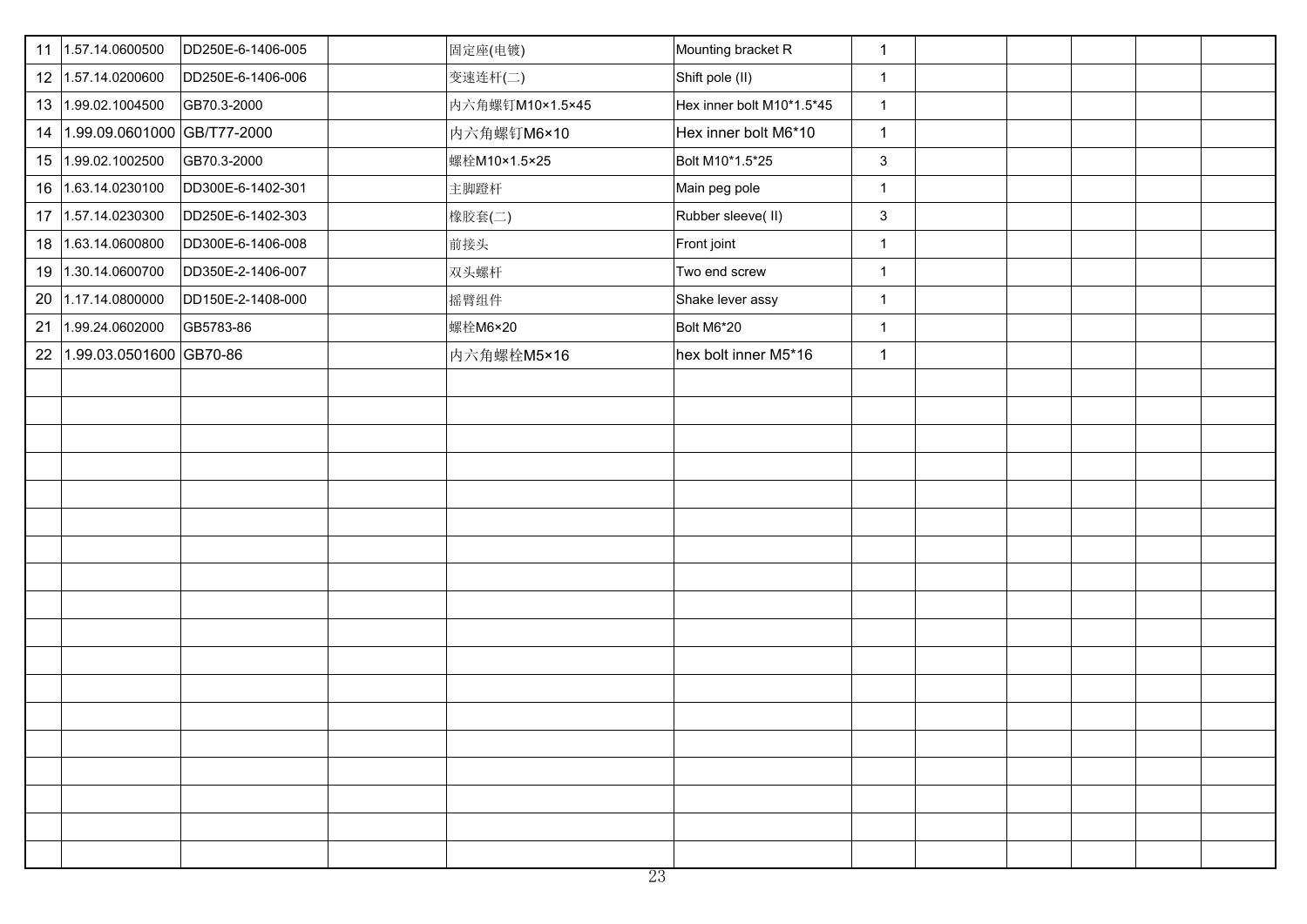|                | 17                       |                                   |               |                   |                           |              |                        |      |            |            |        |
|----------------|--------------------------|-----------------------------------|---------------|-------------------|---------------------------|--------------|------------------------|------|------------|------------|--------|
|                |                          |                                   |               |                   |                           |              |                        |      |            |            |        |
|                |                          | F-15 后制动机构(Rear brake pole)       |               |                   |                           |              |                        |      |            |            |        |
| 序号             | 物料代码                     | 零件图号                              | 新物料代码         | 物料名称              | 物料名称                      | 用量           | 设计变更                   | 设变时间 | 单价         | 单价         | 备注     |
| NO.            | PART CODE                | drawing ref. code                 | New part code | description       | description               |              | Quantity design change | date | <b>RMB</b> | <b>USD</b> | Remark |
| $\mathbf{1}$   | 1.99.44.100000RGB6187-86 |                                   |               | 自锁螺母M10×1.25(镀白锌) | Self-locking nut M10*1.25 | $\mathbf{1}$ |                        |      |            |            |        |
| $\overline{2}$ |                          | 1.57.14.020010S DD250E-6-1402-001 |               | 右固定板(镀铬)          | Mounting bracket. R (CP)  | $\mathbf{1}$ |                        |      |            |            |        |
| 3              |                          | 1.57.14.0200000 DD250E-6-1402-000 |               | 固定杆堵头             | Control spacer            | $\mathbf{1}$ |                        |      |            |            |        |
| 4              |                          | 1.57.14.0220000 DD250E-6-1402-200 |               | 后制动连杆座            | Pole bracket. Rear brake  | $\mathbf{1}$ |                        |      |            |            |        |
| 5              |                          | 1.57.14.0220200 DD250E-6-1402-202 |               | 轴套(大)             | Spacer (big)              | $\mathbf{1}$ |                        |      |            |            |        |
| 6              |                          | 1.57.14.0200200 DD250E-6-1402-002 |               | 后制动连杆             | Rear brake pole           | $\mathbf{1}$ |                        |      |            |            |        |
| $\overline{7}$ | 1.99.03.0601600 GB70-86  |                                   |               | 内六角螺栓M6×16        | hex bolt M6×16            | 3            |                        |      |            |            |        |
| 8              |                          | 1.57.14.0200300 DD250E-6-1402-003 |               | 右连接块(电镀)          | Connector block. R        | $\mathbf{1}$ |                        |      |            |            |        |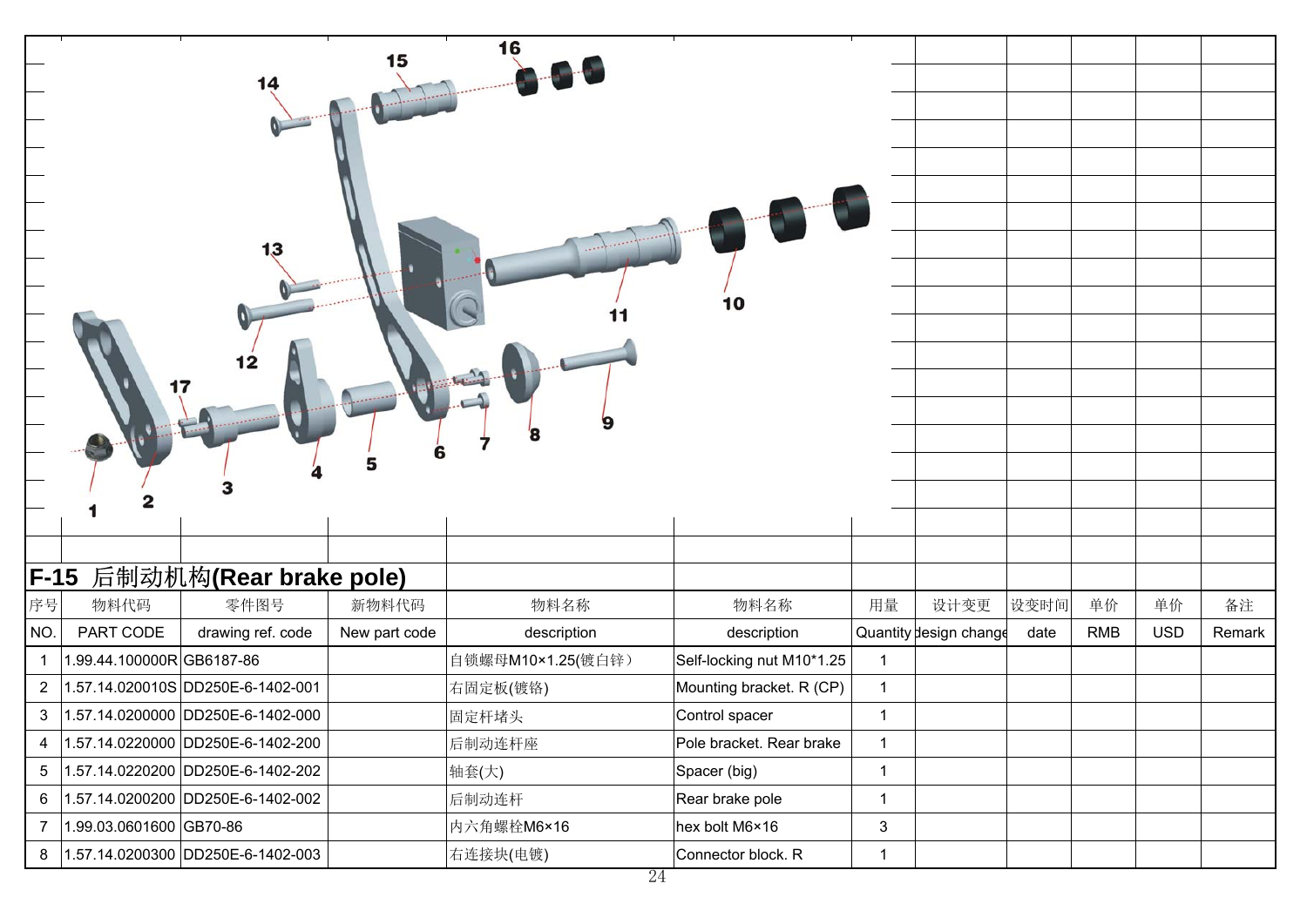| 9 | 1.99.02.1003500 GB70.3-2000          | 内六角螺钉M10×1.5×35 | Hex inner bolt M10*1.5*35<br>$\mathbf{1}$ |  |  |
|---|--------------------------------------|-----------------|-------------------------------------------|--|--|
|   | 10 1.57.14.0230300 DD250E-6-1402-303 | 橡胶套(二)          | $\mathbf{3}$<br>Rubber sleeve(II)         |  |  |
|   | 11 1.63.14.0230100 DD300E-6-1402-301 | 主脚蹬杆            | Main peg pole<br>$\mathbf{1}$             |  |  |
|   | 12 1.99.02.1008000 GB70.3-2000       | 内六角螺钉M10×1.5×80 | Hex inner bolt M10*1.5*80<br>$\mathbf{1}$ |  |  |
|   | 13 1.99.02.0803500 GB70.3-2000       | 内六角螺钉M8×35      | Hex inner bolt M8*35<br>$\mathbf{1}$      |  |  |
|   | 14 1.99.02.0802500 GB70.3-2000       | 内六角螺钉M8×25      | Hex inner bolt M8*25<br>$\mathbf{1}$      |  |  |
|   | 15 1.63.14.0240100 DD300E-6-1402-401 | 踏杆(电镀)          | Peg pole (CP)<br>$\mathbf{1}$             |  |  |
|   |                                      | 橡胶套(四)          | Rubber sleeve(IV)<br>$\mathbf{3}$         |  |  |
|   | 17 1.57.14.0220300 DD250E-6-1402-203 | 销子              | Pin<br>$\mathbf{1}$                       |  |  |
|   |                                      |                 |                                           |  |  |
|   |                                      |                 |                                           |  |  |
|   |                                      |                 |                                           |  |  |
|   |                                      |                 |                                           |  |  |
|   |                                      |                 |                                           |  |  |
|   |                                      |                 |                                           |  |  |
|   |                                      |                 |                                           |  |  |
|   |                                      |                 |                                           |  |  |
|   |                                      |                 |                                           |  |  |
|   |                                      |                 |                                           |  |  |
|   |                                      |                 |                                           |  |  |
|   |                                      |                 |                                           |  |  |
|   |                                      |                 |                                           |  |  |
|   |                                      |                 |                                           |  |  |
|   |                                      |                 |                                           |  |  |
|   |                                      |                 |                                           |  |  |
|   |                                      |                 |                                           |  |  |
|   |                                      |                 |                                           |  |  |
|   |                                      |                 |                                           |  |  |
|   |                                      |                 |                                           |  |  |
|   |                                      |                 |                                           |  |  |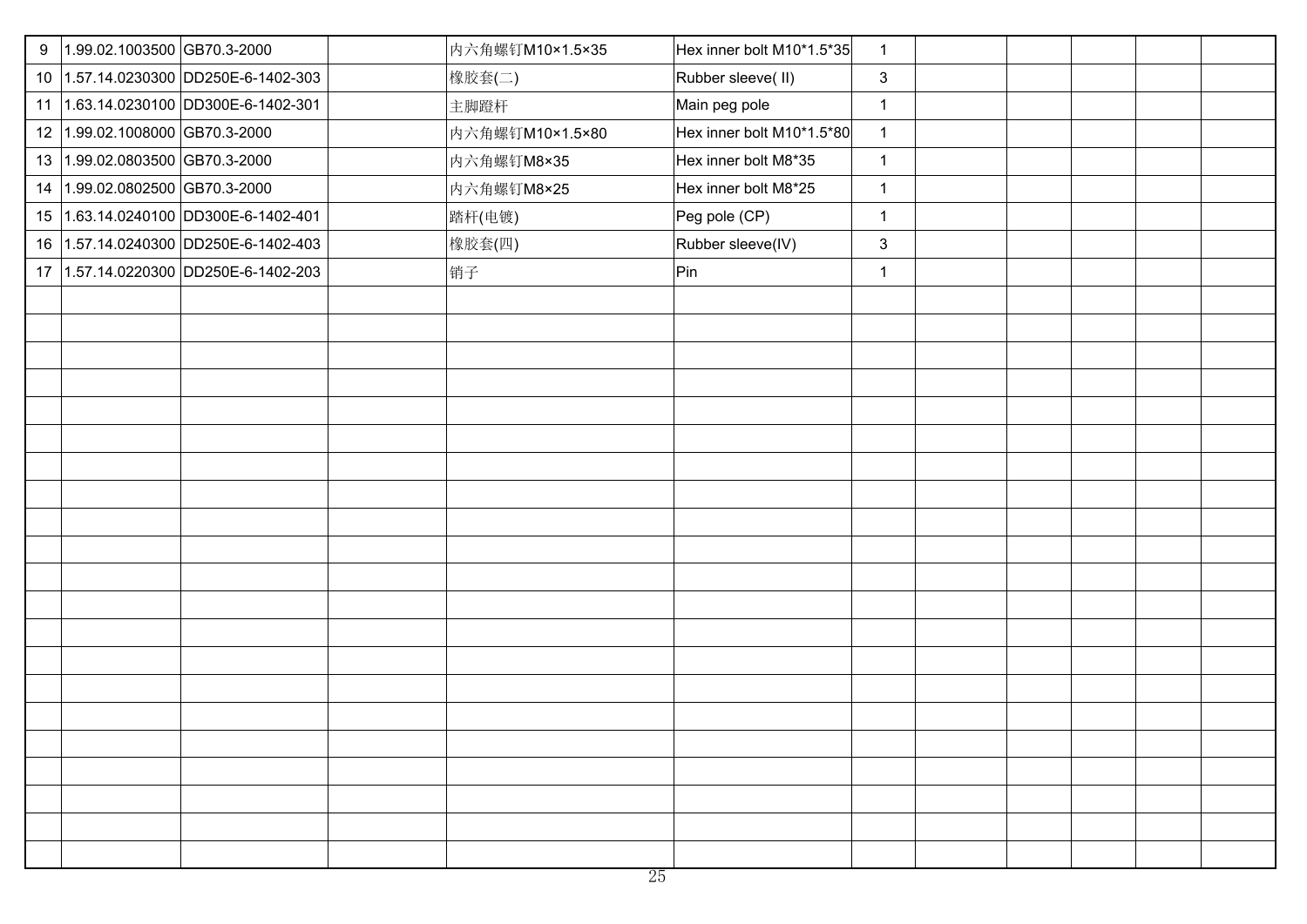|                         |                          |                                   | $\mathbf Q$   |              |                  |                |                        |      |            |            |        |
|-------------------------|--------------------------|-----------------------------------|---------------|--------------|------------------|----------------|------------------------|------|------------|------------|--------|
|                         | 12                       | 10                                |               |              |                  |                |                        |      |            |            |        |
|                         |                          | 11                                |               |              |                  |                |                        |      |            |            |        |
|                         |                          |                                   |               |              |                  |                |                        |      |            |            |        |
|                         |                          |                                   |               |              |                  |                |                        |      |            |            |        |
|                         |                          |                                   |               |              |                  |                |                        |      |            |            |        |
|                         |                          |                                   |               |              |                  |                |                        |      |            |            |        |
|                         |                          |                                   |               |              |                  |                |                        |      |            |            |        |
|                         |                          |                                   | ⊨             |              |                  |                |                        |      |            |            |        |
|                         |                          |                                   |               |              |                  |                |                        |      |            |            |        |
|                         |                          | $\,2$                             | 3             | 6<br>5       |                  |                |                        |      |            |            |        |
|                         |                          |                                   |               |              |                  |                |                        |      |            |            |        |
|                         |                          | F-15 空滤器总成(Air filter assy)       |               |              |                  |                |                        |      |            |            |        |
| 序号                      | 物料代码                     | 零件图号                              | 新物料代码         | 物料名称         | 物料名称             | 用量             | 设计变更                   | 设变时间 | 单价         | 单价         | 备注     |
| NO.                     | PART CODE                | drawing ref. code                 | New part code | description  | description      |                | Quantity design change | date | <b>RMB</b> | <b>USD</b> | Remark |
| $\mathbf{1}$            | 1.99.15.4202400 GB845-85 |                                   |               | 自攻螺钉ST4.2×24 | screw            | 3              |                        |      |            |            |        |
| $\overline{2}$          |                          | DD300E-6-1700-013                 |               | 空滤器外壳盖       | air filter cover | $\mathbf{1}$   |                        |      |            |            |        |
| 3                       |                          | DD300E-6-1702-000                 |               | 过滤海绵         | sponge           | $\mathbf{1}$   |                        |      |            |            |        |
| $\overline{\mathbf{4}}$ |                          | DD300E-6-1700-014                 |               | 空滤器壳体        | air filter       | $\mathbf{1}$   |                        |      |            |            |        |
| 5                       |                          | 1.63.17.0000500 DD300E-6-1700-005 |               | 废气循环管        | recycle pipe     | $\mathbf{1}$   |                        |      |            |            |        |
| $\,6\,$                 |                          | 1.01.11.0000200 DD250E-1100-002   |               | 锁紧圈8         | lock ring 8      | $\mathbf{1}$   |                        |      |            |            |        |
| 7                       |                          | 1.A7.17.0000200 DD350E-6-1700-002 |               | 空滤器出风管       | air outlet pipe  | $\mathbf 1$    |                        |      |            |            |        |
| 8                       |                          | 1.01.17.0000100 DD250E-1700-001   |               | 管箍           | hoop             | $\mathbf{1}$   |                        |      |            |            |        |
|                         |                          |                                   |               |              |                  |                |                        |      |            |            |        |
| 9                       |                          | 1.01.17.0000200 DD250E-1700-002   |               | 空气过滤器进气管     | air intake pipe  | $\mathbf{1}$   |                        |      |            |            |        |
| 10 <sup>1</sup>         |                          | 1.01.02.000030H DD250E-0202-003   |               | 螺栓M6X12      | Boltm6X12        | $\overline{2}$ |                        |      |            |            |        |
| 11                      |                          | DD300E-6-1701-000                 |               | 过滤网          | air filter web   | $\mathbf{1}$   |                        |      |            |            |        |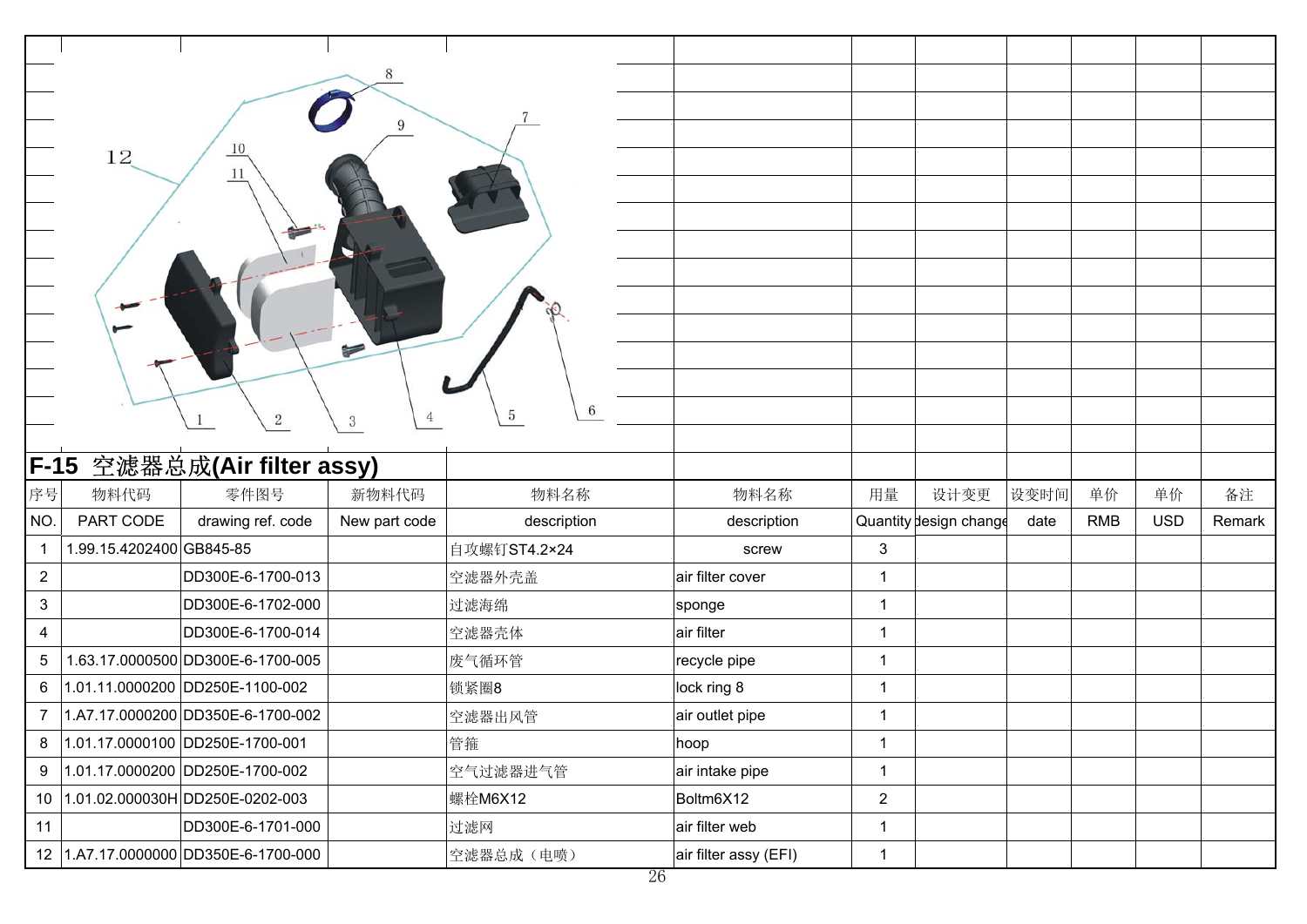|                |                           |                                   |               | 19          |                         |                         |                        |      |            |            |        |
|----------------|---------------------------|-----------------------------------|---------------|-------------|-------------------------|-------------------------|------------------------|------|------------|------------|--------|
|                |                           |                                   |               |             |                         |                         |                        |      |            |            |        |
|                |                           |                                   |               |             |                         |                         |                        |      |            |            |        |
|                |                           |                                   |               | 17          |                         |                         |                        |      |            |            |        |
|                |                           |                                   |               |             |                         |                         |                        |      |            |            |        |
|                |                           |                                   |               |             |                         |                         |                        |      |            |            |        |
|                |                           |                                   | 13            | 14          |                         |                         | $O - 12$               |      |            |            |        |
|                |                           |                                   |               |             | 16                      |                         |                        |      |            |            |        |
|                |                           |                                   |               |             | 15                      |                         |                        |      |            |            |        |
|                |                           |                                   |               |             |                         |                         |                        |      |            |            |        |
|                |                           |                                   |               |             |                         |                         |                        |      |            |            |        |
|                |                           |                                   |               |             |                         |                         |                        |      |            |            |        |
|                |                           |                                   |               |             |                         |                         |                        |      |            |            |        |
|                |                           |                                   |               |             |                         |                         |                        |      |            |            |        |
|                |                           |                                   |               |             |                         |                         |                        |      |            |            |        |
|                |                           |                                   |               |             |                         |                         |                        |      |            |            |        |
| $F-16$         |                           | 排气消声器(Exhaust-gas muffler)        |               |             |                         |                         |                        |      |            |            |        |
| 序号             | 物料代码                      | 零件图号                              | 新物料代码         | 物料名称        | 物料名称                    | 用量                      | 设计变更                   | 设变时间 | 单价         | 单价         | 备注     |
| NO.            | PART CODE                 | drawing ref. code                 | New part code | description | description             |                         | Quantity design change | date | <b>RMB</b> | <b>USD</b> | Remark |
| $\mathbf{1}$   |                           | 1.63.18.0100200 DD300E-6-1801-002 |               | 左后排气管组件     | left rear exhaust pipe  | $\mathbf{1}$            |                        |      |            |            |        |
| $\overline{c}$ |                           | 1.63.18.0200200 DD300E-6-1802-002 |               | 右后排气管组件     | right rear exhaust pipe | $\mathbf{1}$            |                        |      |            |            |        |
| 3              | 1.99.24.0802500 GB5783-86 |                                   |               | 螺栓M8×25     | Bolt M8×25              | 4                       |                        |      |            |            |        |
| $\overline{4}$ |                           | 1.57.18.0030000 DD250E-6-1800-300 |               | 排气管安装板(宽)   | mounting plate          | $\overline{2}$          |                        |      |            |            |        |
| 5              |                           | 1.99.27.0803000 DD250E-1800-006   |               | 垫块          | Mat block               | $\overline{\mathbf{4}}$ |                        |      |            |            |        |
| 6              |                           | 1.01.18.0700000 DD250E-1800-005   |               | 衬套(Set)     | Sleeve                  | 4                       |                        |      |            |            |        |
| $\overline{7}$ | 1.99.56.080000RGB93-87    |                                   |               | 弹簧垫圈8(镀白锌)  | spring washer 8         | $\overline{4}$          |                        |      |            |            |        |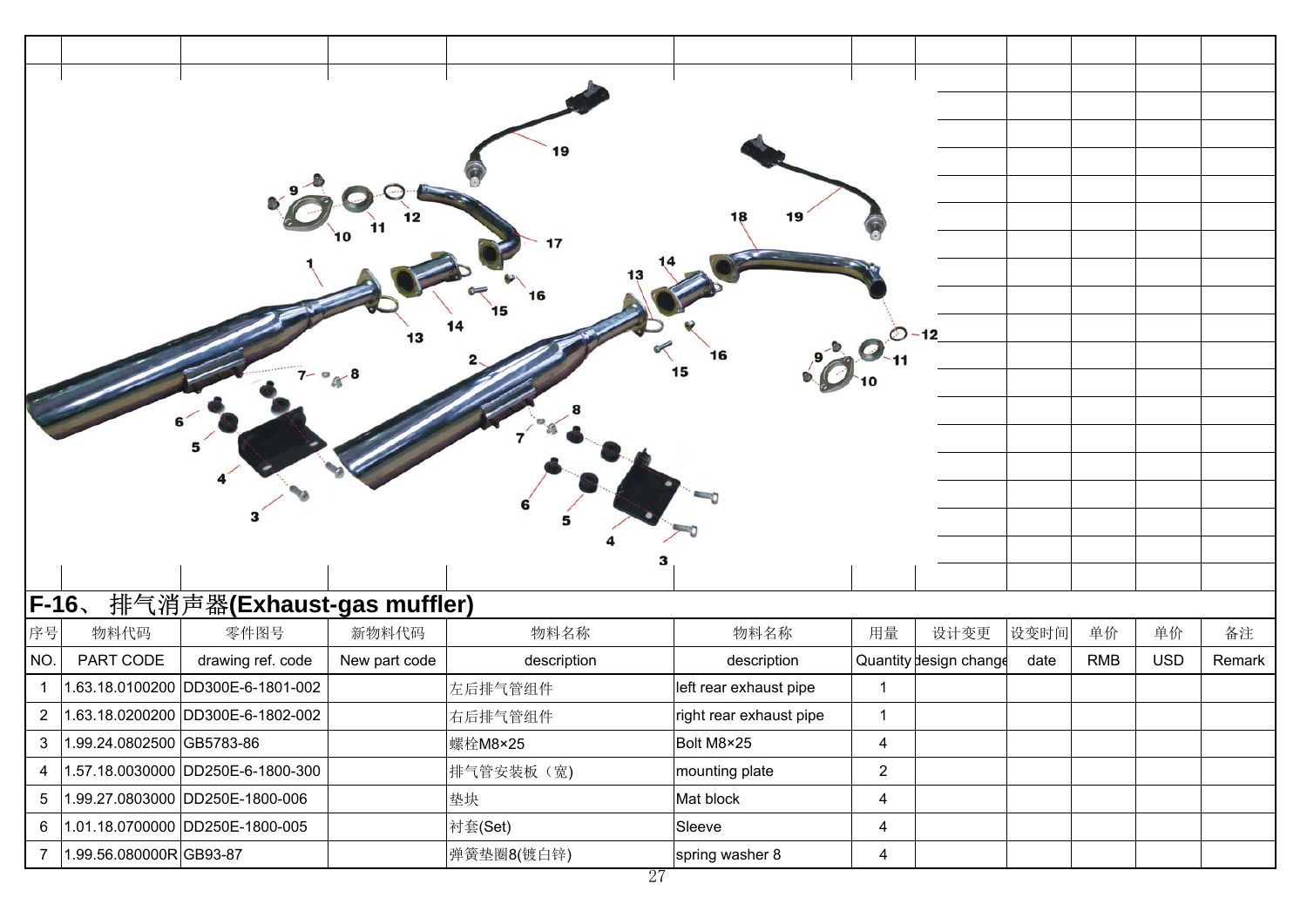| 8 |                              | 1.01.03.0101300 DD250E-0301-013      | 盖形螺母M8 (低盖)   | cap nut M8               | 4                       |  |  |
|---|------------------------------|--------------------------------------|---------------|--------------------------|-------------------------|--|--|
|   |                              | 9  1.01.18.0000300  DD250E-1800-003  | 排气管盖形螺母M8(高盖) | Cap nut M8. Exhaust      | 4                       |  |  |
|   |                              | 10 1.03.18.0000100 DD250E-5-1800-001 | 连接板           | Exhaust flange           | $\overline{2}$          |  |  |
|   |                              | 11 1.03.18.0300000 DD250E-5-1803-000 | 管端            | tube ends                | $\overline{2}$          |  |  |
|   |                              | 12 1.01.18.0000210 DD250E-1800-002   | 排气管密封垫(铁)     | Seal washer. Exhaust     | $\overline{2}$          |  |  |
|   |                              | 13 1.10.18.0300200 DD125E-1800-002   | 排气管密封垫φ43φ52  | Seal washer              | $\overline{\mathbf{4}}$ |  |  |
|   |                              | 14 1.10.18.0310000 DD125E-1803-100   | 排气管连接套管       | exhaust pipe joint       | $\overline{2}$          |  |  |
|   | 15 1.99.26.0602200 GB5787-86 |                                      | 螺栓M6×22       | Bolt M6*22               | 8                       |  |  |
|   |                              | 16 1.01.03.0100400 DD250E-0301-004   | 盖形螺母M6        | Cap nut M6               | 8                       |  |  |
|   |                              | 17 1.63.18.0100100 DD300E-6-1801-001 | 左前排气管组件(电喷)   | Left front exhaust pipe  | $\mathbf{1}$            |  |  |
|   |                              | 18 1.63.18.0200100 DD300E-6-1802-001 | 右前排气管组件(电喷)   | Right front exhaust pipe | $\mathbf{1}$            |  |  |
|   |                              | 19 1.A7.32.0600000 DD350E-6-3206-000 | 氧传感器(DEL)     | oxyen sensor(DEL)        | $\overline{2}$          |  |  |
|   |                              |                                      |               |                          |                         |  |  |
|   |                              |                                      |               |                          |                         |  |  |
|   |                              |                                      |               |                          |                         |  |  |
|   |                              |                                      |               |                          |                         |  |  |
|   |                              |                                      |               |                          |                         |  |  |
|   |                              |                                      |               |                          |                         |  |  |
|   |                              |                                      |               |                          |                         |  |  |
|   |                              |                                      |               |                          |                         |  |  |
|   |                              |                                      |               |                          |                         |  |  |
|   |                              |                                      |               |                          |                         |  |  |
|   |                              |                                      |               |                          |                         |  |  |
|   |                              |                                      |               |                          |                         |  |  |
|   |                              |                                      |               |                          |                         |  |  |
|   |                              |                                      |               |                          |                         |  |  |
|   |                              |                                      |               |                          |                         |  |  |
|   |                              |                                      |               |                          |                         |  |  |
|   |                              |                                      |               |                          |                         |  |  |
|   |                              |                                      |               |                          |                         |  |  |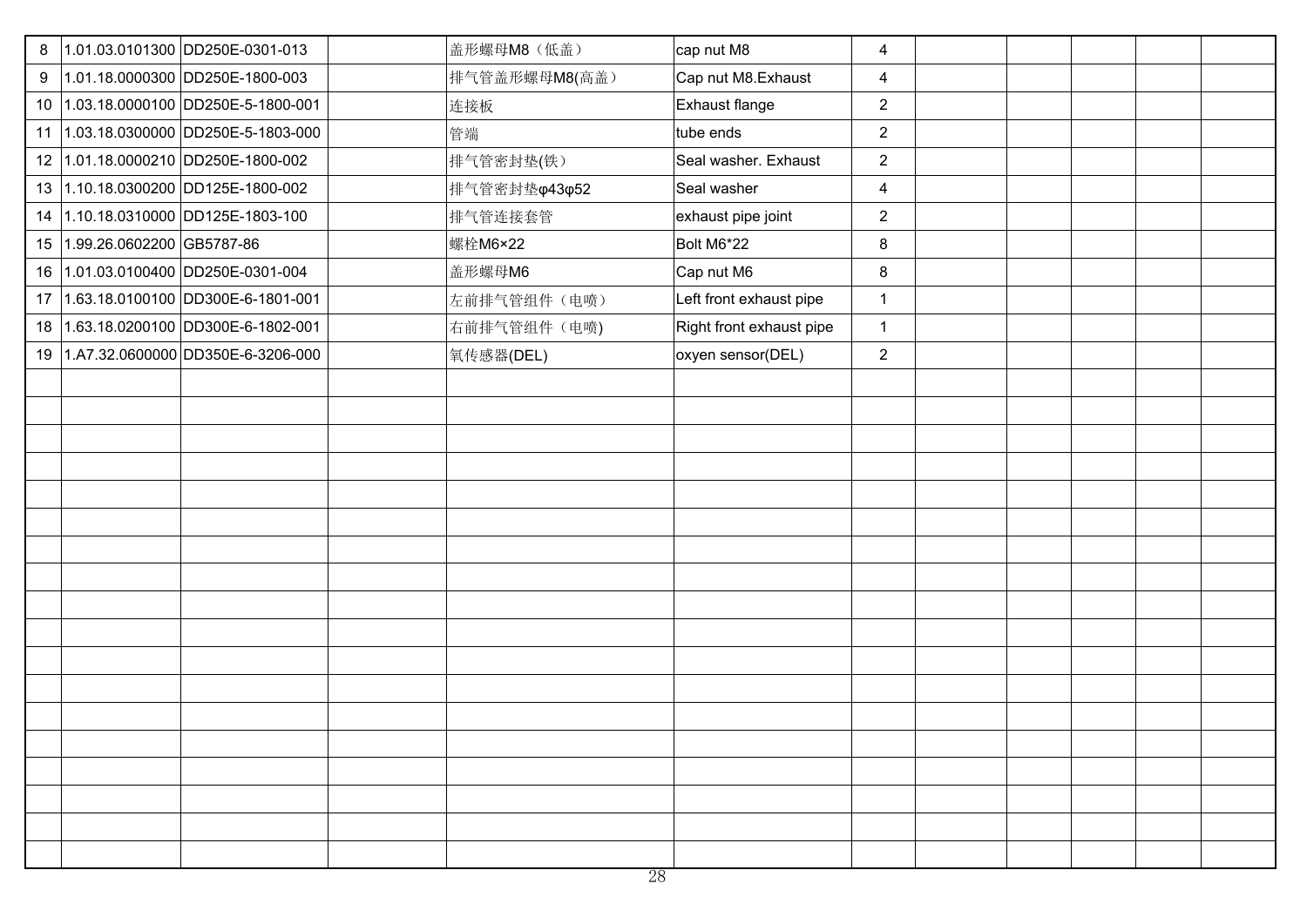|                |                         | 6                                 | 13<br>11,     | 8              |                         |                |                        |      |            |            |        |
|----------------|-------------------------|-----------------------------------|---------------|----------------|-------------------------|----------------|------------------------|------|------------|------------|--------|
|                |                         | F-17 后轮罩(Rear fender)             |               |                |                         |                |                        |      |            |            |        |
| 序号             | 物料代码                    | 零件图号                              | 新物料代码         | 物料名称           | 物料名称                    | 用量             | 设计变更                   | 设变时间 | 单价         | 单价         | 备注     |
| NO.            | PART CODE               | drawing ref. code                 | New part code | description    | description             |                | Quantity design change | date | <b>RMB</b> | <b>USD</b> | Remark |
| $\mathbf{1}$   |                         | 1.11.21.0000800 DD90E-2100-008    |               | 隔圈             | Rubber, RR, Fender side | $\mathbf{1}$   |                        |      |            |            |        |
| $\mathbf{2}$   |                         | 1.11.21.0000800 DD350E-2-2100-008 |               | 后轮罩            | rear fender             | $\mathbf{1}$   |                        |      |            |            |        |
| 3              |                         | 1.16.08.0000300 DD250E-8-0800-003 |               | 内六角螺钉M8×20     | Hex inner bolt M8*20    | $\overline{c}$ |                        |      |            |            |        |
| 4              |                         | 1.63.21.0001000 DD300E-6-2100-010 |               | 后侧反光器(左)       | Rear side reflector L   | $\mathbf{1}$   |                        |      |            |            |        |
| $\overline{5}$ |                         | 1.63.21.0001100 DD300E-6-2100-011 |               | 后侧反光器(右)       | Rear side reflector R   | $\mathbf{1}$   |                        |      |            |            |        |
| 6              |                         | 1.30.21.0120000 DD350E-2-2101-200 |               | 右后轮罩支撑架        | Support. Rear fender R  | $\mathbf{1}$   |                        |      |            |            |        |
| $\overline{7}$ | 1.99.03.080250S GB70-85 |                                   |               | 内六角螺钉M8×25(镀铬) | Hex inner bolt M8×25    | $\overline{2}$ |                        |      |            |            |        |
| 8              |                         | 1.30.21.0110000 DD350E-2-2101-100 |               | 左后轮罩支撑架        | Support. Rear fender L  | $\mathbf{1}$   |                        |      |            |            |        |